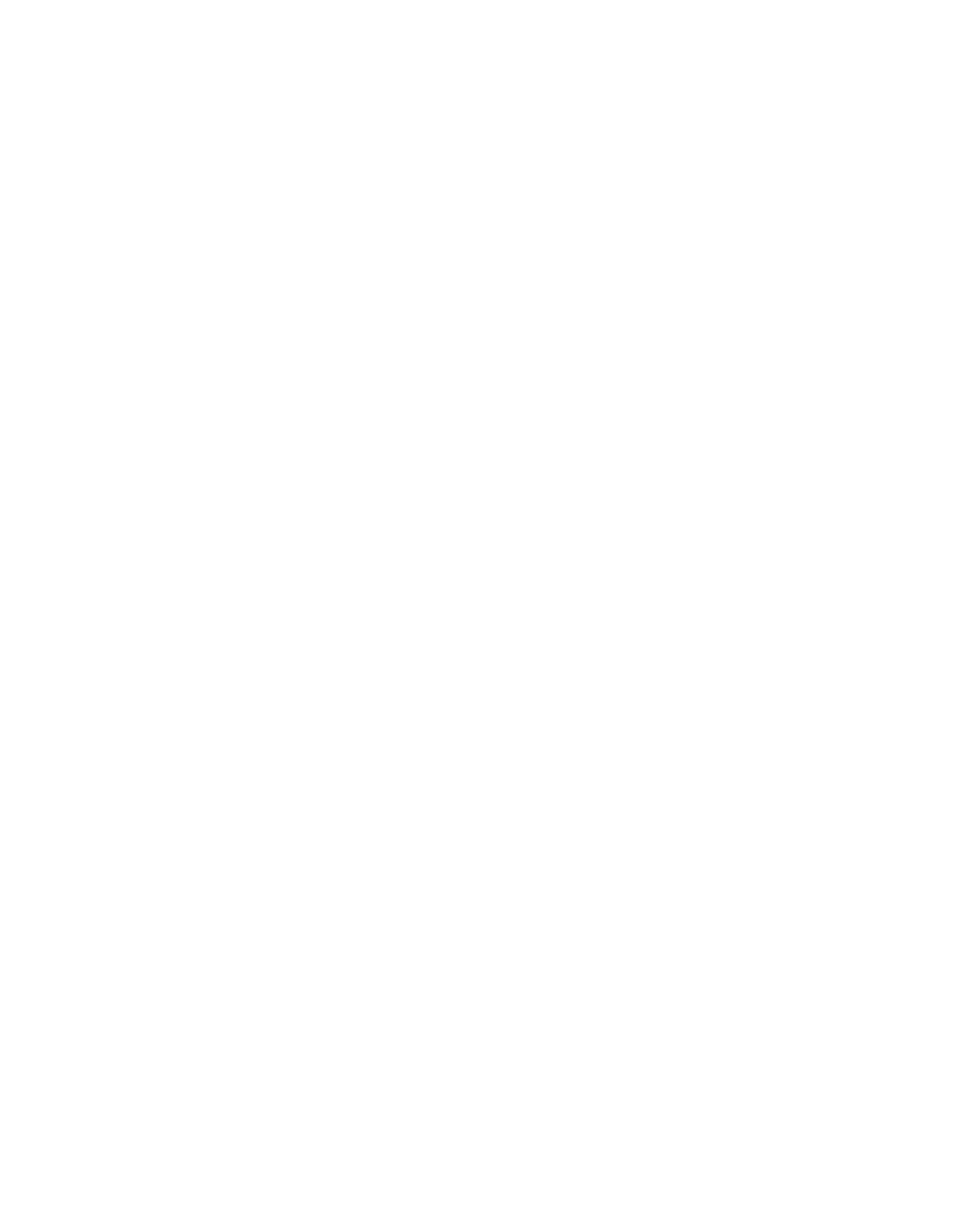### **Group Term Life Certificate of Insurance**

**Minnesota Life Insurance Company** - A Securian Company Richmond Branch Office • P.O. Box 1193 • Richmond, Virginia 23218-1193 • 1-800-441-2258

**Effective July 1, 2019** 

**POLICYHOLDER: The Board of Trustees of the** 

**Virginia Retirement System POLICY NUMBERS: 29413-G, 29414-G**

## **Read Your Certificate Carefully**

You are insured under the group policy shown on the specifications page attached to this certificate. This certificate summarizes the principal provisions of the group policy that affect you. The provisions

summarized in this certificate are subject in every respect to the group policy. You may examine the group policy at the principal office of the policyholder during regular working hours.

Sayl. Thisting

late M. Hfm Secretary President (President Control of the Secretary President Control of the Secretary President Control of the Secretary President (President Control of the Secretary President Control of the Secretary President Contr

#### **TABLE OF CONTENTS**

#### **GROUP TERM LIFE CERTIFICATE OF INSURANCE**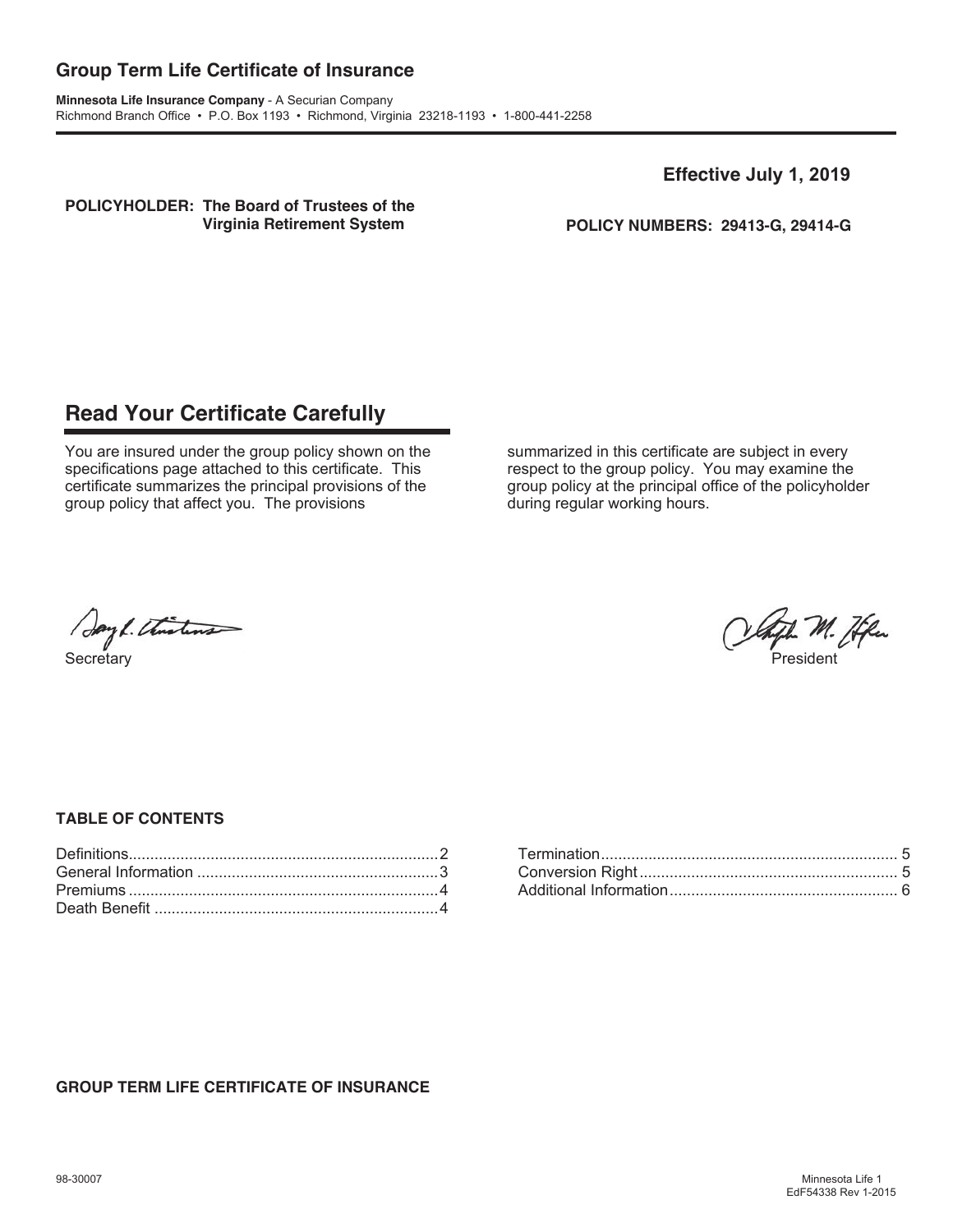#### **CERTIFICATE SPECIFICATIONS PAGE**

#### **GENERAL INFORMATION**

| <b>POLICYHOLDER:</b>            | The Board of Trustees of the<br>Virginia Retirement System                                             | <b>POLICY NOS</b><br>29413, 29414 |
|---------------------------------|--------------------------------------------------------------------------------------------------------|-----------------------------------|
| <b>PARTICIPATING EMPLOYERS:</b> | Those employers participating in the plan as provided for under Title 51.1 of the Code<br>of Virginia. |                                   |
| <b>POLICY EFFECTIVE DATE:</b>   | January 1, 1999. This Specifications Page reflects the plan of insurance inforce on July<br>1, 2019.   |                                   |

**This certificate applies to you only if you are eligible for the insurance and become insured under the provisions of the certificate. Optional and dependents insurance applies to you only if you apply for it and make the required premium contributions.**

**GROUP:** The group is composed of the following classes of persons, hereinafter referred to as employees or individually as an employee, of the Commonwealth of Virginia and of its political subdivisions, including certain retired employees: (1) Teachers, as defined in Article 1, Chapter 1 of Title 51.1 of the Code of Virginia; (2) State employees, as defined in Article 1, Chapter 1 of Title 51.1 of the Code of Virginia; (3) Members of the State Police Officers' Retirement System; (4) Members of the Judicial Retirement System; (5) Regular full-time employees of a political subdivision participating in the Virginia Retirement System, subject to policyholder approval. In order for coverage to become effective, 75% of the eligible employees must elect to become covered on the effective date of coverage of the political subdivision. Any employee of a political subdivision who notified his or her employer prior to the effective date of coverage that he or she desired not to be insured, may thereafter become insured only upon furnishing at his or her own expense evidence of insurability satisfactory to us; (6) Regular full-time employees of a local school board who participate in the retirement plan of a local government which provides group life insurance for its employees under the group policies; (7) Members of the Virginia Law Officers' Retirement System (eff. October 1, 1999). Each employee of a State institution of higher education or of a local school board who remains in the service of such institution of higher education or local school board until the completion of the school year ending in June and who makes contributions required to provide insurance coverage under the group policies until service normally will be resumed the beginning of the next school year shall, for insurance purposes, be deemed to be in service as an employee through the period to which the payments apply. Any political subdivision which has group life insurance with any insurance company or non-profit association may continue that group life insurance but shall not, while that insurance is in effect, participate in the group insurance provided in the group policies.

Upon discontinuance of such other group life insurance, the political subdivision may,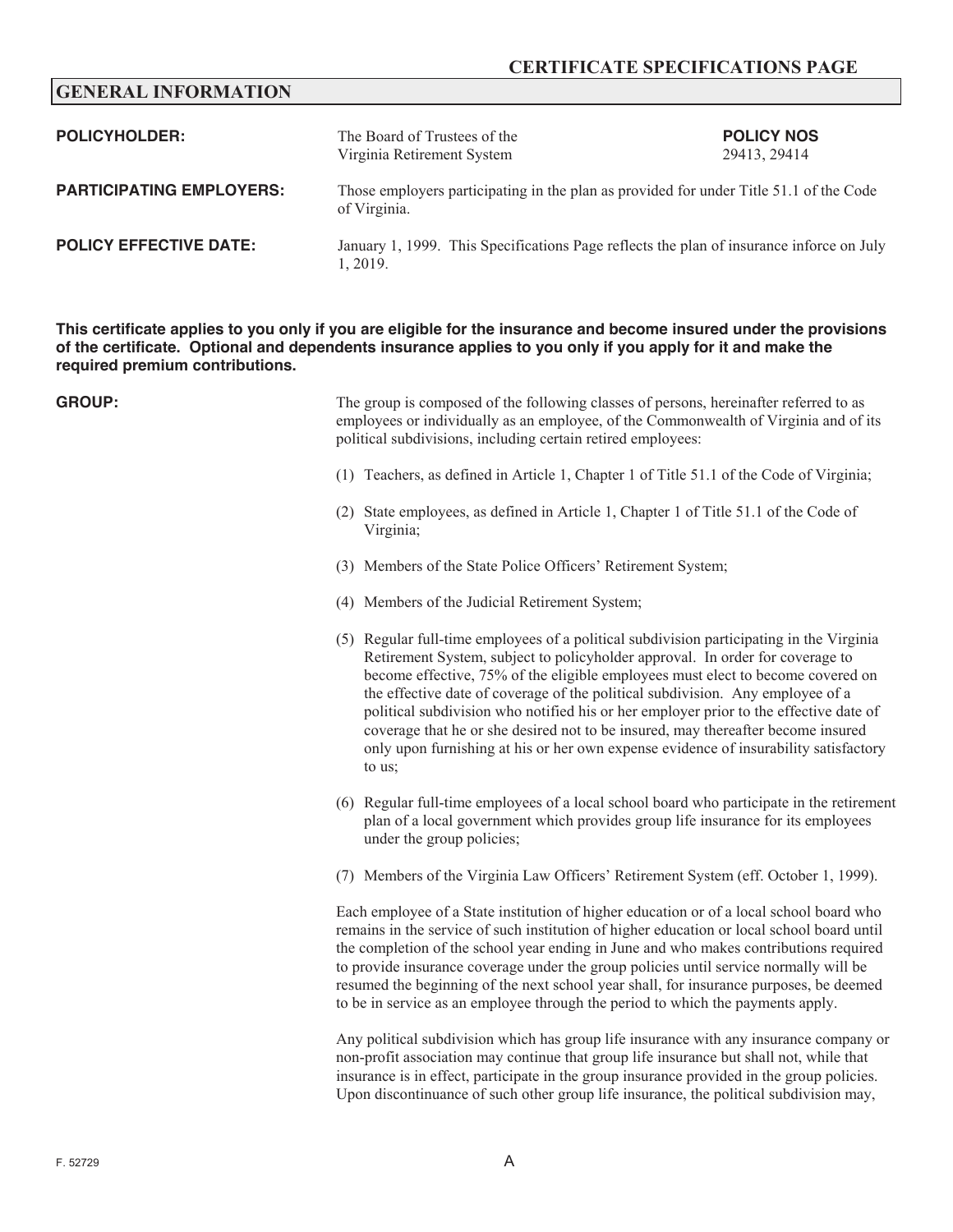| <b>GROUP:</b><br>(Continued)                         | subject to the approval of the policyholder, elect to participate in the insurance provided<br>under the group policies provided 75% of its eligible employees elect to become insured<br>on the date prescribed by the policyholder. Any employee of a political subdivision who<br>notified his or her employer prior to the effective date of coverage of that political<br>subdivision that he or she desired not to be insured may thereafter become insured only<br>upon furnishing at his or her own expense evidence of insurability satisfactory to us.<br>Any person who subsequently becomes a member of a group or class covered under this<br>policy shall be eligible for group life insurance according to the terms of the group<br>policy. |
|------------------------------------------------------|-------------------------------------------------------------------------------------------------------------------------------------------------------------------------------------------------------------------------------------------------------------------------------------------------------------------------------------------------------------------------------------------------------------------------------------------------------------------------------------------------------------------------------------------------------------------------------------------------------------------------------------------------------------------------------------------------------------------------------------------------------------|
| <b>ENROLLMENT PERIOD:</b>                            | 31 days from the first day of eligibility.                                                                                                                                                                                                                                                                                                                                                                                                                                                                                                                                                                                                                                                                                                                  |
| <b>WAITING PERIOD:</b>                               | Varies by participating employer practices and therefore will be as determined by each<br>participating employer.                                                                                                                                                                                                                                                                                                                                                                                                                                                                                                                                                                                                                                           |
| <b>MINIMUM HOURS PER WEEK</b><br><b>REQUIREMENT:</b> | Varies by participating employer practices and employee classification and therefore will<br>be as determined by each participating employer.                                                                                                                                                                                                                                                                                                                                                                                                                                                                                                                                                                                                               |
| <b>CERTIFICATE HOLDER:</b>                           | An employee who meets the eligibility requirements and becomes insured under the<br>group policy.                                                                                                                                                                                                                                                                                                                                                                                                                                                                                                                                                                                                                                                           |
| <b>CERTIFICATE EFFECTIVE DATE:</b>                   | The date that the certificate holder becomes insured under the group policy.                                                                                                                                                                                                                                                                                                                                                                                                                                                                                                                                                                                                                                                                                |
| <b>PLAN OF INSURANCE</b>                             |                                                                                                                                                                                                                                                                                                                                                                                                                                                                                                                                                                                                                                                                                                                                                             |

#### **EMPLOYEE BENEFIT SCHEDULE**

#### **BASIC TERM LIFE INSURANCE AMOUNT:**

| <b>Eligible Class</b> | <b>Amount of Basic Insurance</b>                                                                                                               |
|-----------------------|------------------------------------------------------------------------------------------------------------------------------------------------|
| All employees         | Two times creditable compensation, such creditable compensation being<br>rounded to the next higher \$1,000 if not already a multiple thereof. |

#### **OPTIONAL TERM LIFE INSURANCE AMOUNT:**

| <b>Eligible Class</b> | <b>Amount of Optional Insurance</b>                                                                                                                                                                                                                                                                                                                                                                                                                                                                                                                                             |
|-----------------------|---------------------------------------------------------------------------------------------------------------------------------------------------------------------------------------------------------------------------------------------------------------------------------------------------------------------------------------------------------------------------------------------------------------------------------------------------------------------------------------------------------------------------------------------------------------------------------|
| All employees         | One, two, three or four times creditable compensation, such creditable<br>compensation being rounded to the next higher \$1,000 if not already a multiple<br>thereof, subject to a maximum of \$800,000, such maximum being increased in<br>accordance with section 51.1-512 of the Code of Virginia. The amount shall be<br>\$400,000 for an employee who applies, within 31 days of becoming eligible,<br>for a multiple of creditable compensation that would result in an amount over<br>\$400,000, if the employee fails to provide satisfactory evidence of insurability. |
|                       |                                                                                                                                                                                                                                                                                                                                                                                                                                                                                                                                                                                 |

#### **BASIC AND OPTIONAL ACCIDENTAL DEATH AND DISMEMBERMENT (AD&D) INSURANCE AMOUNT:**

| <b>Eligible Class</b> | <b>Amount of Basic and Optional Insurance</b>                                                                                                                                                                    |
|-----------------------|------------------------------------------------------------------------------------------------------------------------------------------------------------------------------------------------------------------|
| All employees         | An amount equal to the amount of basic and optional term life insurance for<br>which the insured is insured under the certificate, except that it shall terminate<br>upon retirement or separation from service. |

AD&D insurance is in addition to life insurance, so if an insured suffers a covered accidental death, payment will be made under both the life insurance coverage and the AD&D insurance coverage.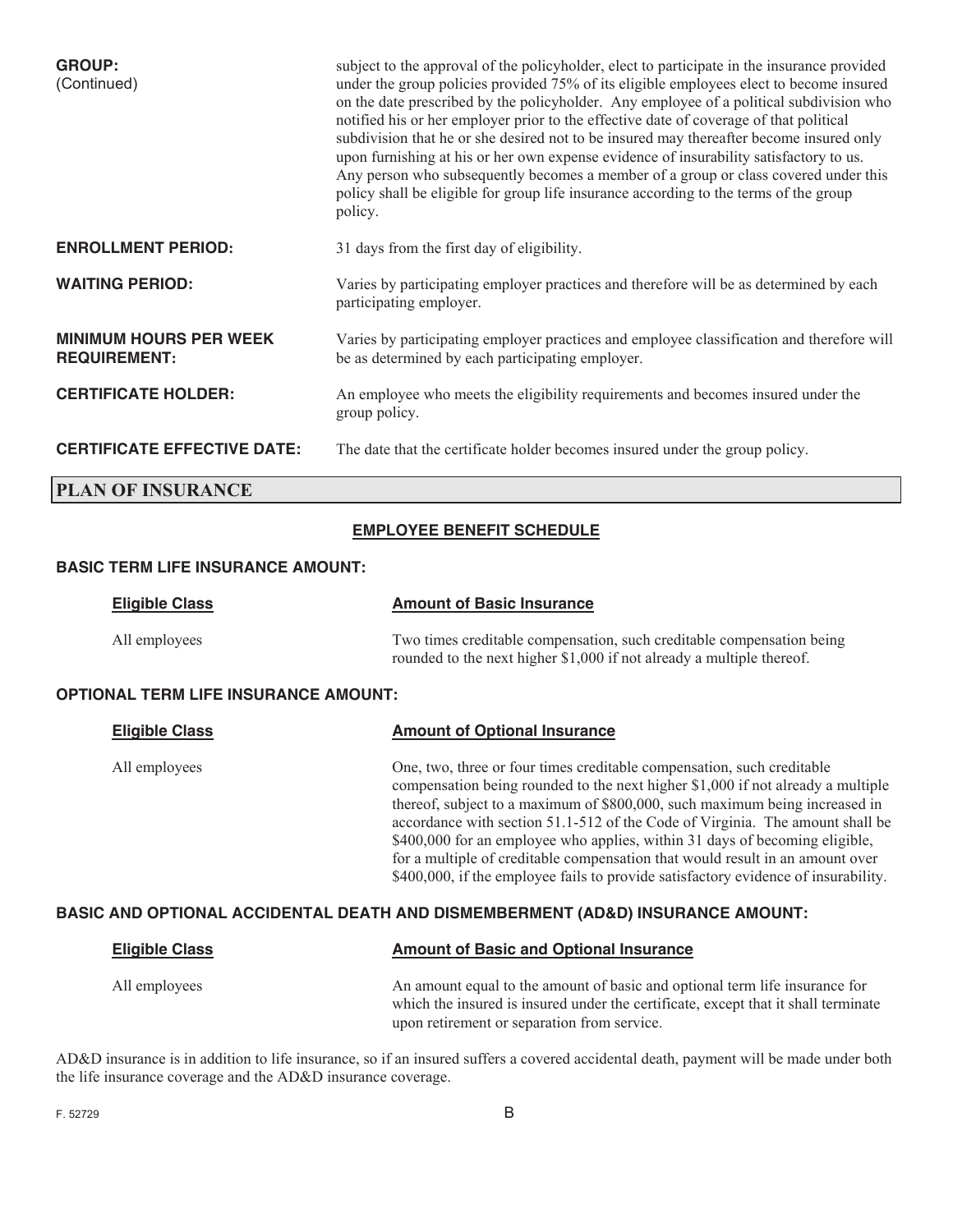**SPECIAL RULES FOR THOSE WITH 20 OR** For any employee, who at any time has at least 20 years of creditable service in **MORE YEARS OF CREDITABLE SERVICE:** any retirement plan administered by the Virginia Retirement System or other Virginia public plan participating in the group life program, the amount of basic life insurance shall be an amount equal to twice the amount of the highest creditable compensation earned during such employment. For any employee who returns to covered employment after retiring on or after July 1, 1999 with at least 20 years of creditable service in any retirement plan administered by the Virginia Retirement System or other Virginia public plan participating in the group life program, the amount of basic insurance shall be the greater of the amount of insurance he or she would have been eligible for had he or she remained a retiree or twice the amount of his or her current creditable compensation.

> The provisions of the "Retirement Reductions" section of this specification page shall apply to the amount of basic life insurance as determined by the above formula for such employees who retire on or after July 1, 1999 with at least 20 years of creditable service.

**COVERAGE DURING DISABILITY:** For employees who participate in the disability program described in Chapter 11 of Title 51.1 of the Code of Virginia, the following will apply:

> During periods of absence covered by short-term disability benefits, the amount of the life and AD&D insurance shall be based on the employee's creditable compensation at the commencement of the disability and shall be adjusted to include salary increases awarded during the period covered by short-term disability benefits.

> During periods of absence covered by long-term disability benefits, the amount of the life and AD&D insurance shall be based on the creditable compensation of the employee at the commencement of the disability. Such amount shall (a) not include salary increases awarded during the period covered by long-term disability benefits and (b) be increased annually by an amount recommended by the actuary of the Virginia Retirement System and approved by the Board of Trustees of the Virginia Retirement System.

For employees who do not participate in the disability program described in Chapter 11 of Title 51.1 of the Code of Virginia, the amount of the life and AD&D insurance during a period of disability shall be based on the creditable compensation of the employee at the commencement of the disability.

Coverage during a disability retirement is addressed in the following section.

#### **RETIREMENT REDUCTIONS: For employees who retire prior to July 1, 2001:**

(Basic Life Insurance) The amount of basic life insurance on an insured employee who retires (a) for service on an immediate retirement allowance or who elects to postpone the receipt of his or her retirement allowance to some date other than his or her last day of service shall be an amount equal to the amount of basic insurance as determined by the schedule above on the date the insured employee last rendered service, reduced by an amount equal to two percent thereof for each full calendar month following the date the insured employee is separated from service, or (b) for disability on an immediate retirement allowance shall be the amount of basic life insurance as determined by the schedule above on the date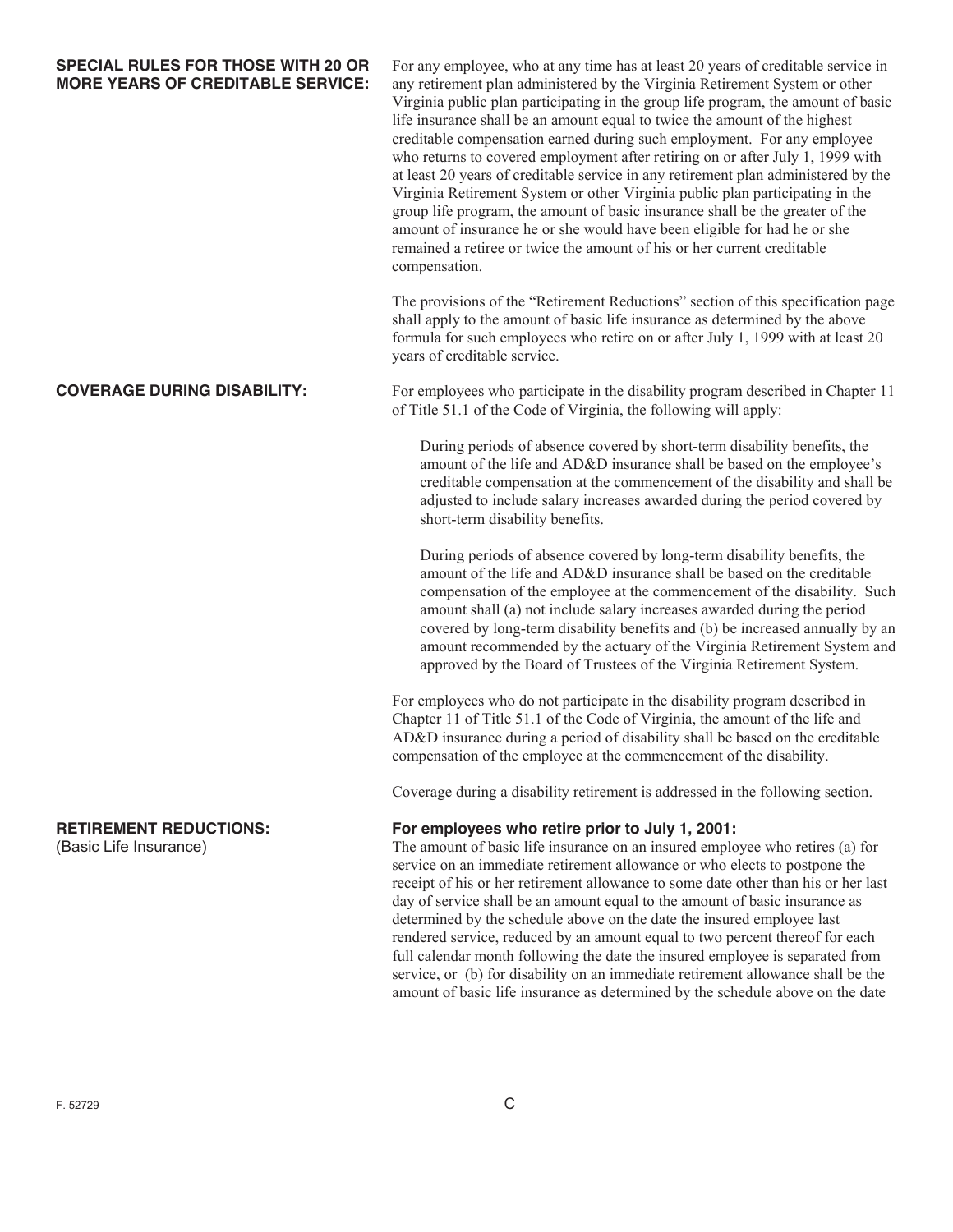**RETIREMENT REDUCTIONS:** the insured employee last rendered service, reduced by an amount equal to two (Basic Life Insurance) percent thereof for each full calendar month following the date he or she attains (Continued) age 65, except that the amount of basic life insurance on an insured employee who is retired for disability on an immediate retirement allowance, who has attained age 55 and who elects to receive a retirement allowance as defined in Article 1, Chapter 1 of Title 51.1 of the Code of Virginia shall be an amount as described in the schedule above reduced by an amount equal to two percent thereof for each full calendar month following the date on which such insured employee elects to receive such retirement allowance.

> If an employee has, by statute or by regulation of the policyholder and pursuant to the provisions of the above section entitled "Group," been construed to be in service to the beginning of the next school year, the reduction, whether for retirement for service or disability, shall not apply until the beginning of the next school year.

#### **For employees who retire on or after July 1, 2001:**

The amount of basic life insurance on an insured employee who retires (a) for service on an immediate retirement allowance or who elects to postpone the receipt of his or her retirement allowance to some date other than his or her last day of service shall be an amount equal to the amount of basic insurance as determined by the schedule above on the date the insured employee last rendered service, reduced by an amount equal to twenty-five percent thereof on the second January 1 following the date the insured employee is separated from service and January 1 of each year thereafter, or (b) for disability on an immediate retirement allowance shall be the amount of basic life insurance as determined by the schedule above on the date the insured employee last rendered service, reduced by an amount equal to twenty-five percent thereof on the second January 1 following the date he or she attains his or her normal retirement age as defined in Article I, Chapter 1 of Title 51.1 of the Code of Virginia and January 1 of each year thereafter, except that the amount of basic life insurance on an insured employee who is retired for disability on an immediate retirement allowance, who has attained age 55 and who elects to receive a retirement allowance as defined in Article 1, Chapter 1 of Title 51.1 of the Code of Virginia shall be an amount as described in the schedule above reduced by an amount equal to twenty-five percent thereof on the second January 1 following the date on which such insured employee elects to receive such retirement allowance and January 1 of each year thereafter.

#### **For all retirees (regardless of date of retirement):**

In no event shall the reduction in any of these circumstances decrease the amount of basic life insurance on an insured employee to less than 25 percent of the amount of basic life insurance to which the reduction is applied, provided, however, that the reduction shall not decrease the amount of life insurance to less than \$8,000 for employees with at least 30 years of creditable service, which amount shall be increased by the same percentage as any annual postretirement supplement for retirees, as calculated for employees hired on or after July 1, 2010, pursuant to section 51.1-168 of the Code of Virginia.

Any employee who was denied membership in the Retirement System because of having attained age 60 at the time of being employed or reemployed and who has five or more years of service immediately prior to separation from service shall retain the life insurance coverage as though he or she had retired on an immediate retirement allowance.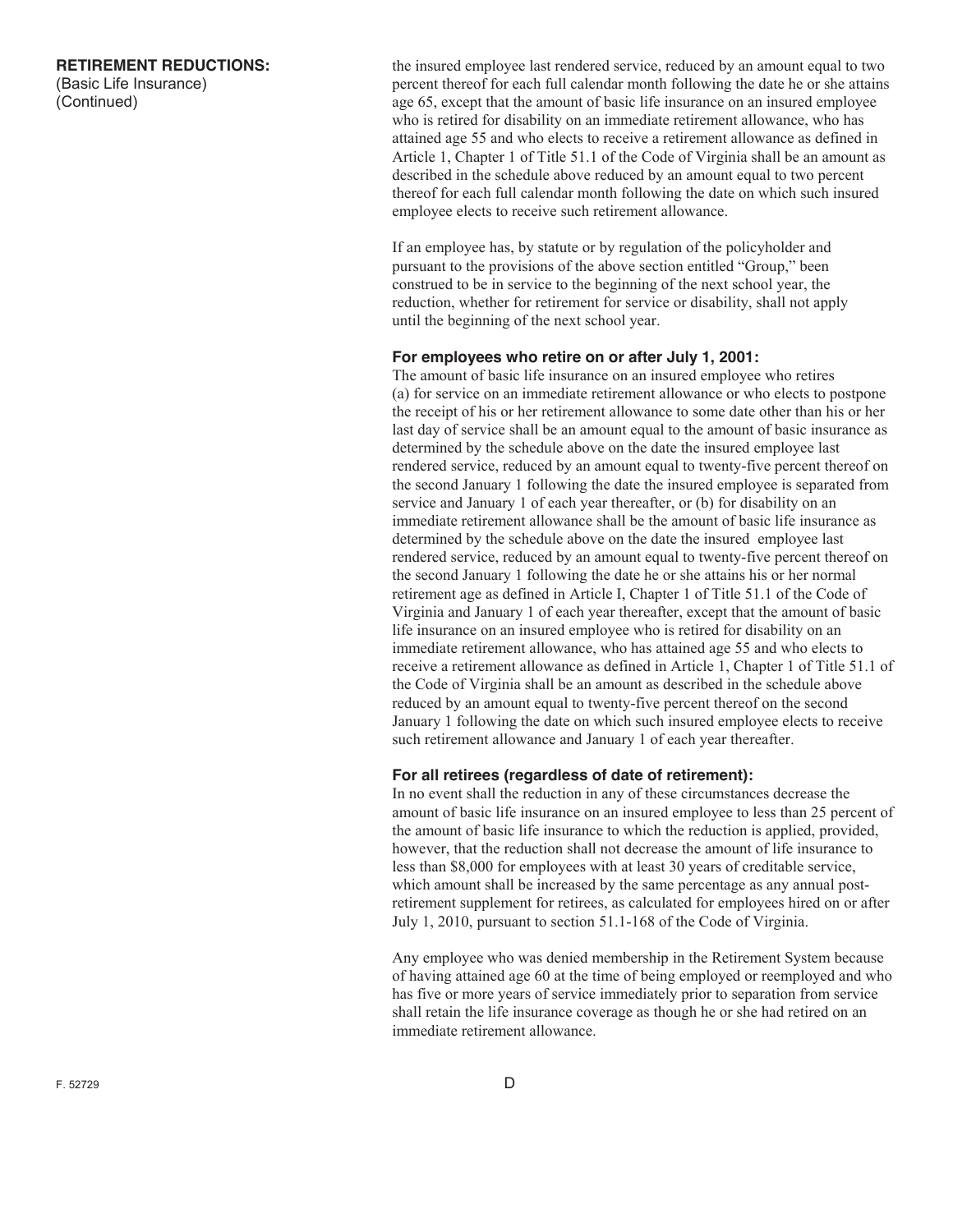#### **RETIREMENT REDUCTIONS:**

**(**Basic Life Insurance) **(**Continued)

#### **RETIREMENT CONTINUATION:**

(Optional Life Insurance)

Basic retiree life insurance shall terminate on the earlier of (a) the date preceding the first day the employee again becomes an eligible employee under this certificate, other than as a retiree, and (b) the date the policy terminates.

If a retiree returns to covered employment with an employer who is not participating under this certificate, the retiree's basic coverage will remain in effect without further reduction. Reductions described above shall resume upon return to a retirement status.

All accidental death and dismemberment insurance terminates at retirement.

The amount of optional life insurance (but not accidental death and dismemberment insurance) on an insured employee who is retired for disability on an immediate retirement allowance under a plan administered by the policyholder may be continued during continuance of that disability but not beyond the end of the month in which the employee attains his or her normal retirement age as defined in Article I, Chapter 1 of Title 51.1 of the Code of Virginia.

The amount of optional life insurance (but not accidental death and dismemberment insurance) on an insured employee who retires for service on an immediate retirement allowance, or on an employee who retired for disability on an immediate retirement allowance and who attains his or her normal retirement age as defined in Article I, Chapter 1 of Title 51.1 of the Code of Virginia, may be continued provided the retiree was continuously insured for optional life insurance under the group policy for a period of at least 60 continuous months prior to retirement, or prior to reaching his or her normal retirement age as defined in Article I, Chapter 1 of Title 51.1 of the Code of Virginia for a disability retirement.

Such continuation must be elected by the employee within 31 days of the date he or she retires, or within 31 days of the end of the month in which he or she attains his or her normal retirement age as defined in Article I, Chapter 1 of Title 51.1 of the Code of Virginia for a disability retirement.

The amount of life insurance that can be continued is either one or two times creditable compensation, subject to a maximum of the lesser of:

- (a) the amount of optional life insurance in force on the date of retirement (or at his or her normal retirement age as defined in Article I, Chapter 1 of Title 51.1 of the Code of Virginia for a disability retirement); or
- (b)  $$300,000$

The amount of insurance shall never increase, though an insured retiree with two times creditable compensation may elect to reduce it to one times creditable compensation at any time.

Such continued optional insurance shall reduce upon the first day of the month coinciding with or next following the retiree's normal retirement age,  $70<sup>th</sup>$  and 75th birthdays, as follows:

|                             | <b>Amount of Insurance as</b>    |
|-----------------------------|----------------------------------|
|                             | A Percentage of Amount           |
| <b>Age of Retiree</b>       | <b>Prior to Attaining Age 65</b> |
| Normal retirement age $-69$ | 75%                              |
| $70 - 74$                   | 50%                              |
| $75 - 80$                   | 25%                              |

If election of continuation occurs at age 65 or later, the amount of insurance a retiree elects to continue shall be immediately reduced to the applicable percentage above for his or her current age.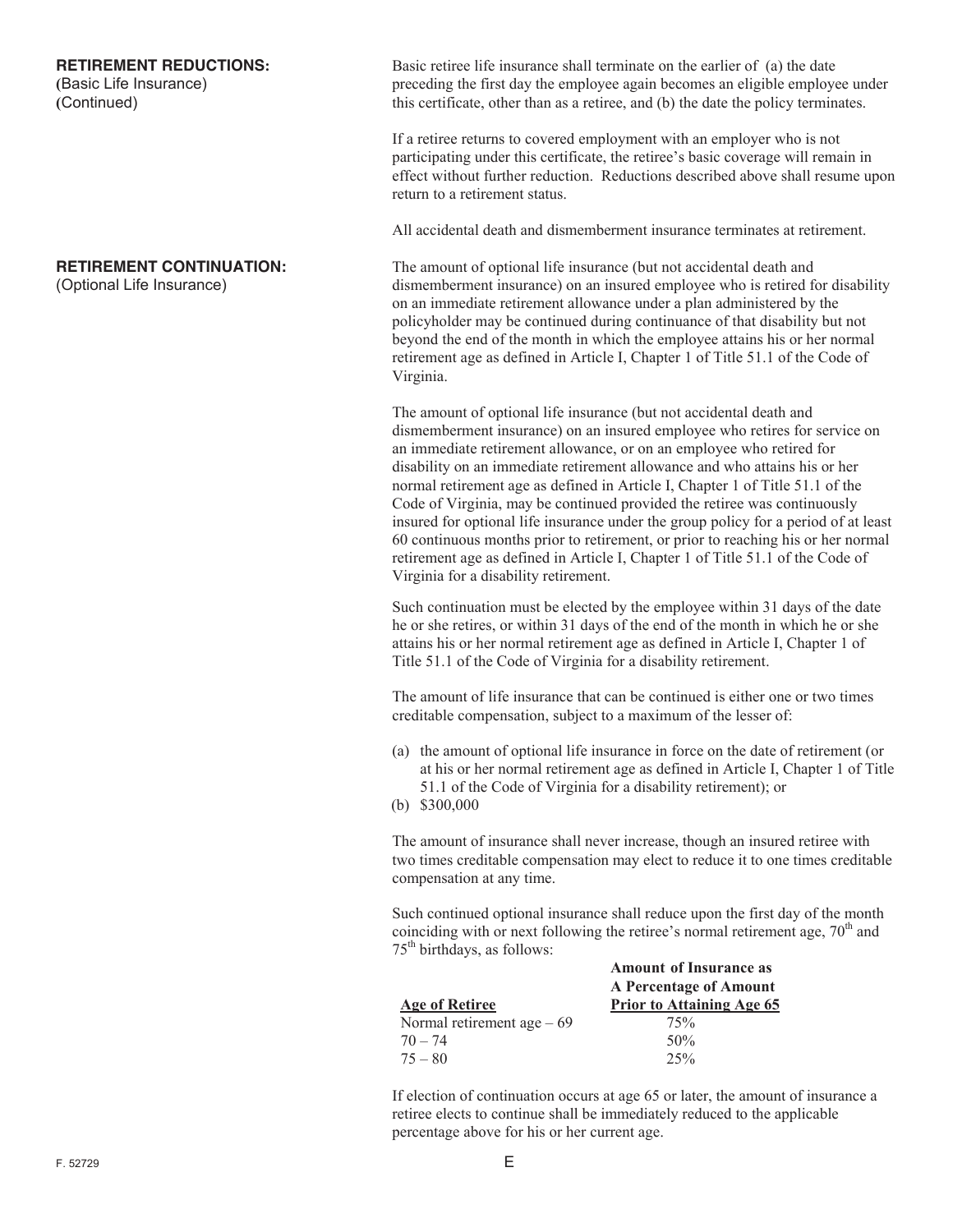| <b>RETIREMENT CONTINUATION:</b><br>(Optional Life Insurance)     | Optional retiree life insurance shall cease upon the earliest of:                                                                                                                                                                                                                                                                                                                             |
|------------------------------------------------------------------|-----------------------------------------------------------------------------------------------------------------------------------------------------------------------------------------------------------------------------------------------------------------------------------------------------------------------------------------------------------------------------------------------|
| (Continued)                                                      |                                                                                                                                                                                                                                                                                                                                                                                               |
|                                                                  | $(1)$ the date the retiree attains age 80; or                                                                                                                                                                                                                                                                                                                                                 |
|                                                                  | (2) 31 days (the grace period) after the due date of any premium which is not                                                                                                                                                                                                                                                                                                                 |
|                                                                  | paid; or                                                                                                                                                                                                                                                                                                                                                                                      |
|                                                                  | (3) the day the insured returns to employment and eligibility for active                                                                                                                                                                                                                                                                                                                      |
|                                                                  | employee life insurance under this certificate; or                                                                                                                                                                                                                                                                                                                                            |
|                                                                  | (4) the date the group policy terminates.                                                                                                                                                                                                                                                                                                                                                     |
|                                                                  |                                                                                                                                                                                                                                                                                                                                                                                               |
|                                                                  | All accidental death and dismemberment insurance terminates at retirement.                                                                                                                                                                                                                                                                                                                    |
|                                                                  |                                                                                                                                                                                                                                                                                                                                                                                               |
| <b>STATUTORY PROVISION ON</b><br><b>RETIREE BENEFITS:</b>        | Overpayments from benefits received under the Virginia Retirement System, the<br>State Police Officers' Retirement System, the Virginia Law Officers'<br>Retirement System, the Judicial Retirement System, the Virginia Sickness and<br>Disability Program, or Health Insurance Credits for Certain Retirees may be<br>deducted from life insurance benefits payable under the group policy. |
|                                                                  |                                                                                                                                                                                                                                                                                                                                                                                               |
| <b>DEFINITION OF RETIREE:</b>                                    | An employee shall be deemed to have "retired" or "retires" only if such                                                                                                                                                                                                                                                                                                                       |
|                                                                  | employee meets the requirements of a retiree as defined in Article I, Chapter 1                                                                                                                                                                                                                                                                                                               |
|                                                                  | of Title 51.1 of the Code of Virginia.                                                                                                                                                                                                                                                                                                                                                        |
|                                                                  |                                                                                                                                                                                                                                                                                                                                                                                               |
| CONTRIBUTORY/NONCONTRIBUTORY:                                    | Basic insurance may be noncontributory or contributory based on the                                                                                                                                                                                                                                                                                                                           |
|                                                                  | participating employer's practices. Optional insurance is always<br>contributory insurance.                                                                                                                                                                                                                                                                                                   |
|                                                                  |                                                                                                                                                                                                                                                                                                                                                                                               |
| <b>GUARANTEED ISSUE AMOUNT:</b>                                  | All amounts of basic insurance are guaranteed issue; evidence of insurability is<br>required in certain circumstances as described in this certificate.                                                                                                                                                                                                                                       |
|                                                                  |                                                                                                                                                                                                                                                                                                                                                                                               |
|                                                                  | For optional insurance, the guaranteed issue amount is the multiple of the<br>employee's creditable compensation elected, or \$400,000, whichever is less.<br>Coverage must be elected within 31 days of initial eligibility in order to be<br>guaranteed issue.                                                                                                                              |
|                                                                  |                                                                                                                                                                                                                                                                                                                                                                                               |
| <b>EVIDENCE OF INSURABILITY:</b>                                 | Evidence of insurability is required as stated in this certificate and for amounts<br>of insurance greater than the guaranteed issue amount.                                                                                                                                                                                                                                                  |
| <b>EFFECTIVE DATE OF INCREASES/</b>                              | The date of the change in eligible class or earnings.                                                                                                                                                                                                                                                                                                                                         |
| DECREASES DUE TO CHANGE IN<br><b>ELIGIBLE CLASS OR EARNINGS:</b> |                                                                                                                                                                                                                                                                                                                                                                                               |
| <b>DEDUCTIONS OF PROCEEDS FOR</b>                                |                                                                                                                                                                                                                                                                                                                                                                                               |
|                                                                  | Insurance proceeds from an employee's basic and optional insurance may                                                                                                                                                                                                                                                                                                                        |
| <b>EMPLOYEE'S CHILD/SPOUSAL</b><br><b>SUPPORT OBLIGATION:</b>    | be reduced by amounts required to enforce the employee's child or child and<br>spousal support obligation, per administrative actions pursuant to Chapter<br>19 of Title 63.2 of the Code of Virginia or any court process to enforce<br>such an obligation.                                                                                                                                  |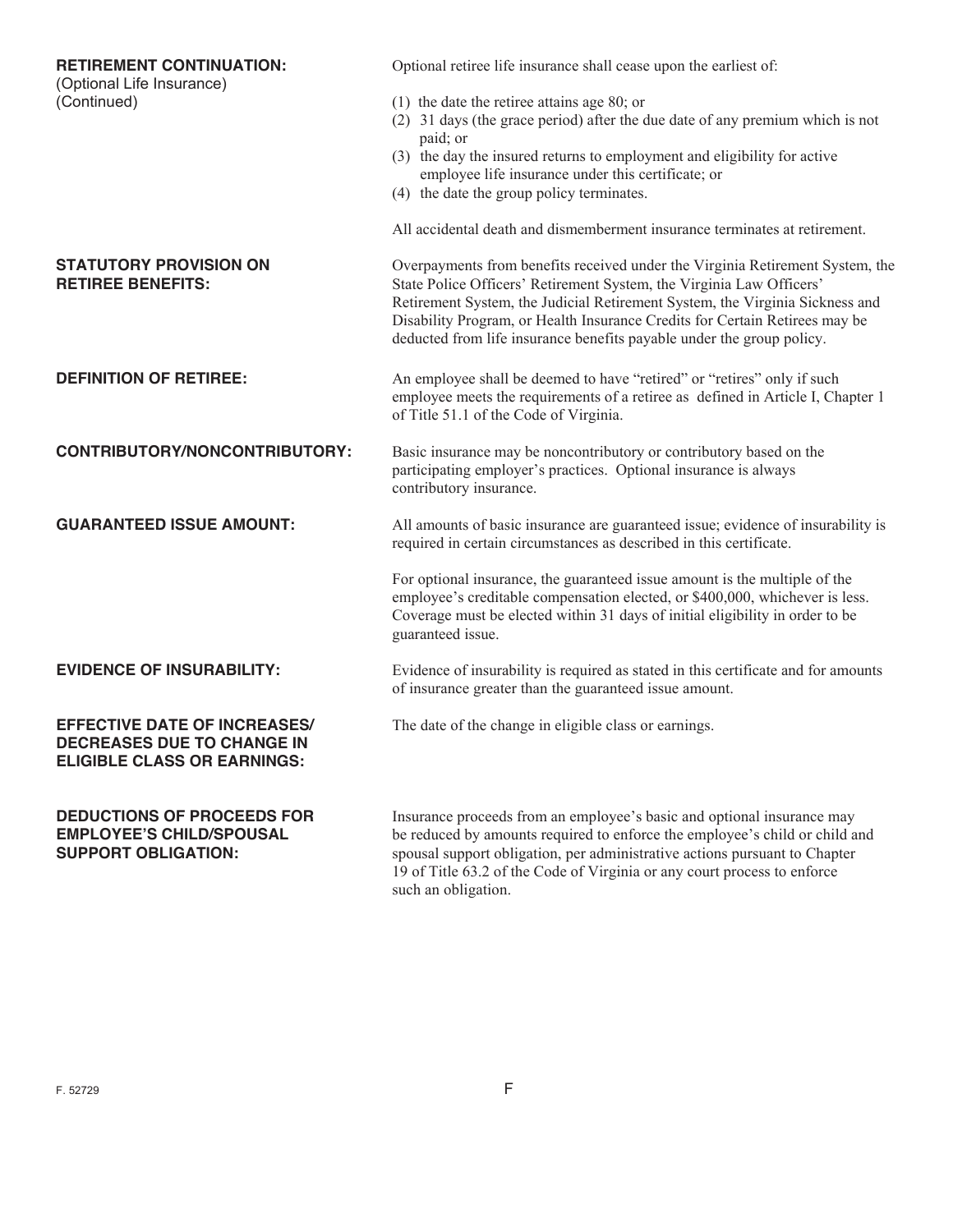#### **DEPENDENTS BENEFIT SCHEDULE**

#### **DEPENDENTS TERM LIFE INSURANCE AMOUNT:**

The amount of dependents insurance available for an employee is based on the amount of life insurance the employee is insured for, as follows:

| <b>Eligible Class</b> | <b>Amount of Life Insurance</b>      |           |                                                                     |
|-----------------------|--------------------------------------|-----------|---------------------------------------------------------------------|
| All employees         | <b>Amount of Employee Insurance</b>  |           | <b>Amount of Dependents Insurance</b>                               |
|                       | One times creditable compensation:   | Spouse:   | One-half times the<br>employee's creditable<br>compensation         |
|                       |                                      | Children: | \$10,000                                                            |
|                       | Two times creditable compensation:   | Spouse:   | One times the employee's<br>creditable compensation                 |
|                       |                                      | Children: | \$10,000                                                            |
|                       | Three times creditable compensation: | Spouse:   | One and one-half times<br>the employee's creditable<br>compensation |
|                       |                                      | Children: | \$20,000                                                            |
|                       | Four times creditable compensation:  | Spouse:   | Two times the employee's<br>creditable compensation                 |
|                       |                                      | Children: | \$30,000                                                            |

Spouse insurance is subject to a maximum of \$400,000.

NOTE: For an employee who is insured for the guaranteed issue amount of \$400,000 and that amount is not a whole multiple of creditable compensation, the dependents life plan will be based on the highest whole multiple of the employee's creditable compensation that does not exceed \$400,000.

#### **DEPENDENTS ACCIDENTAL DEATH AND DISMEMBERMENT (AD&D) INSURANCE AMOUNT:**

| <b>Eligible Class</b> | <b>Amount of Insurance</b>                                                                                                 |
|-----------------------|----------------------------------------------------------------------------------------------------------------------------|
| All employees         | An amount equal to the amount of dependents term life insurance for which the<br>insured is insured under the certificate. |

AD&D insurance is in addition to life insurance, so if an insured suffers a covered accidental death, payment will be made under both the life insurance coverage and the AD&D insurance coverage.

**COVERAGE DURING DISABILITY:** Dependents life insurance may be continued during disability as long as the employee life insurance is being continued.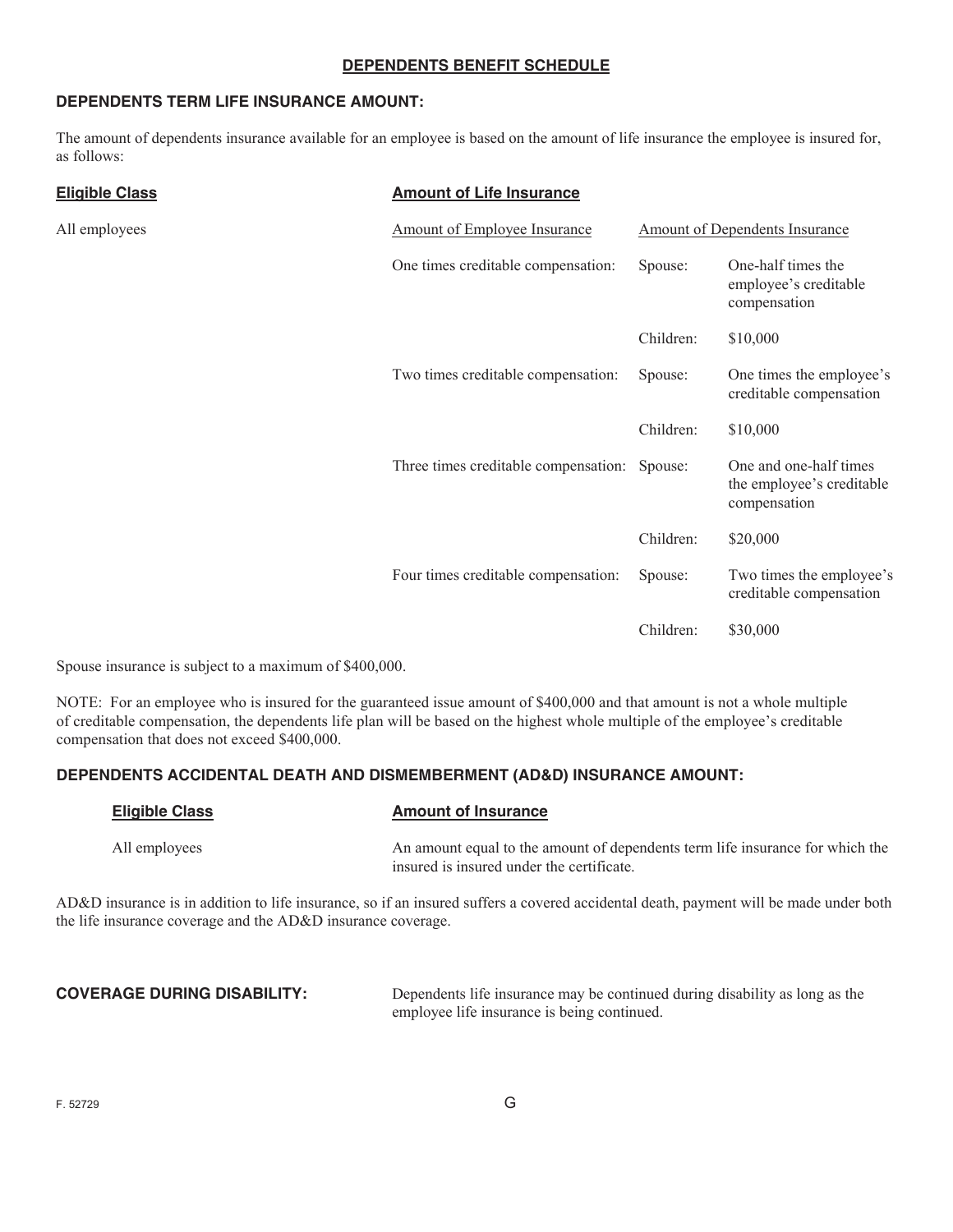**RETIREMENT CONTINUATION:** The amount of dependents life insurance (but not accidental death and dismemberment insurance) an insured employee has on his or her dependents for an employee who is retired for disability on an immediate retirement allowance under a plan administered by the policyholder may be continued during continuance of that disability but not beyond the end of the month in which the employee attains his or her normal retirement age as defined in Article I, Chapter 1 of Title 51.1 of the Code of Virginia.

> Dependents life insurance in force on the spouse or child of an employee who retires for service on an immediate retirement allowance, or for an employee who retired for disability on an immediate retirement allowance who attains his or her normal retirement age as defined in Article I, Chapter 1 of Title 51.1 of the Code of Virginia, may be continued provided the employee had such spouse or child insurance for a period of at least 60 continuous months prior to retirement, or prior to reaching his or her normal retirement age as defined in Article I, Chapter 1 of Title 51.1 of the Code of Virginia for a disability retirement, and provided that the employee is continuing his or her own optional insurance.

Such continuation must be elected by the employee within 31 days of the date he or she retires, or within 31 days of the end of the month in which he or she attains his or her normal retirement age as defined in Article I, Chapter 1 of Title 51.1 of the Code of Virginia for a disability retirement.

The amount of life insurance available to be continued on a spouse shall be onehalf the amount of optional insurance being continued by the retired employee. Therefore, it will reduce when the retired employee's insurance reduces at the employee's normal retirement age, age 70 and age 75. Spouse insurance will terminate when the retired employee's insurance terminates or when the spouse is no longer an eligible spouse under the policy.

The amount of life insurance available to be continued on dependent children shall be the amount of child life insurance in force on the date of retirement (or at his or her normal retirement age as defined in Article I, Chapter 1 of Title 51.1 of the Code of Virginia for a disability retirement) or any smaller schedule of insurance available to active employees under this policy. However, the amount of insurance on a child may not exceed the amount of insurance on the life of the retired employee.

Child insurance will not reduce, unless the retired employee requests that it be reduced. It may never be increased. It will terminate when the retired employee's insurance terminates or when the child no longer is an eligible child under the policy.

All dependents accidental death and dismemberment insurance terminates at retirement.

**AGE REQUIREMENTS:** Children are eligible if they are 15 days old or older, but have not attained the age of 21, or have not attained the age of 25 if a full-time student in an accredited educational institution or of any age if such child is incapable of selfsustaining employment by reason of mental retardation or physical handicap and who is chiefly dependent on the insured for financial support and maintenance. We must receive due proof of such incapacity and dependency within 31 days of the child's initial eligibility date. We may require subsequent proof of the insured child's incapacity and dependency but not more frequently than annually after the two-year period following the child's initial eligibility. Coverage for an incapacitated child may be continued until the end of the third month following the date he or she is no longer incapacitated.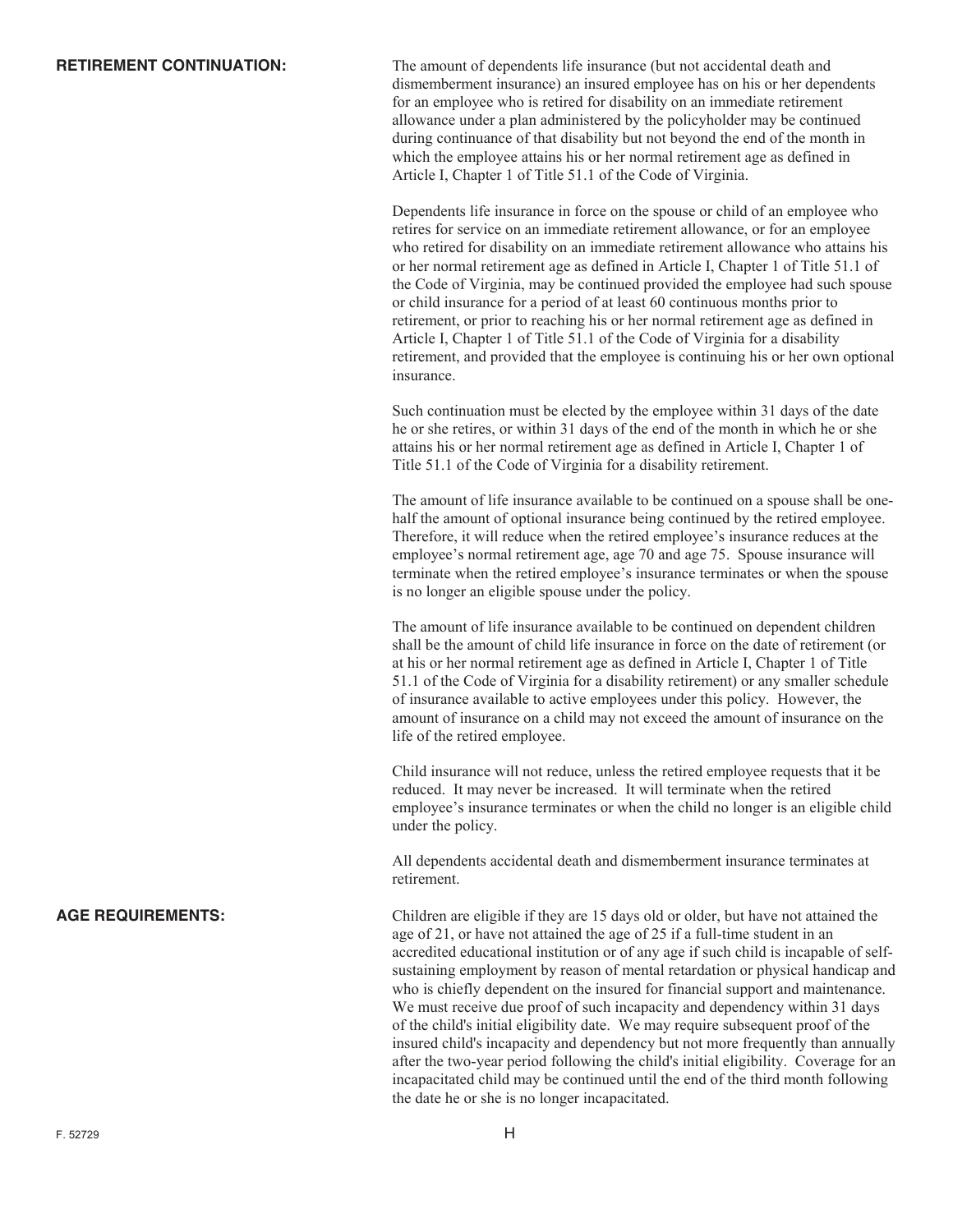| CONTRIBUTORY/NONCONTRIBUTORY:    | Dependents insurance is contributory insurance.                                                                                                                                                                  |
|----------------------------------|------------------------------------------------------------------------------------------------------------------------------------------------------------------------------------------------------------------|
| <b>GUARANTEED ISSUE AMOUNT:</b>  | For those in an eligible class on January 1, 1999:<br>An amount equal to the amount of contributory insurance for which they<br>were insured under Life of Virginia's Policy No. G-4815 on December 31,<br>1998. |
|                                  | For all other dependents:<br>For spouse insurance: \$200,000<br>For child insurance: All insurance is guaranteed issue                                                                                           |
| <b>EVIDENCE OF INSURABILITY:</b> | Evidence of insurability is required as stated in this certificate and for<br>amount of insurance greater than the guaranteed issue amount.                                                                      |

#### **ADDITIONAL INFORMATION**

#### **SUPPLEMENTS TO THE CERTIFICATE - These forms are found in the back of this booklet.**

Accidental Death and Dismemberment

Dependents Term Life - Applies to you only if you apply for and become insured for dependents insurance under the group

policy. Accelerated Benefits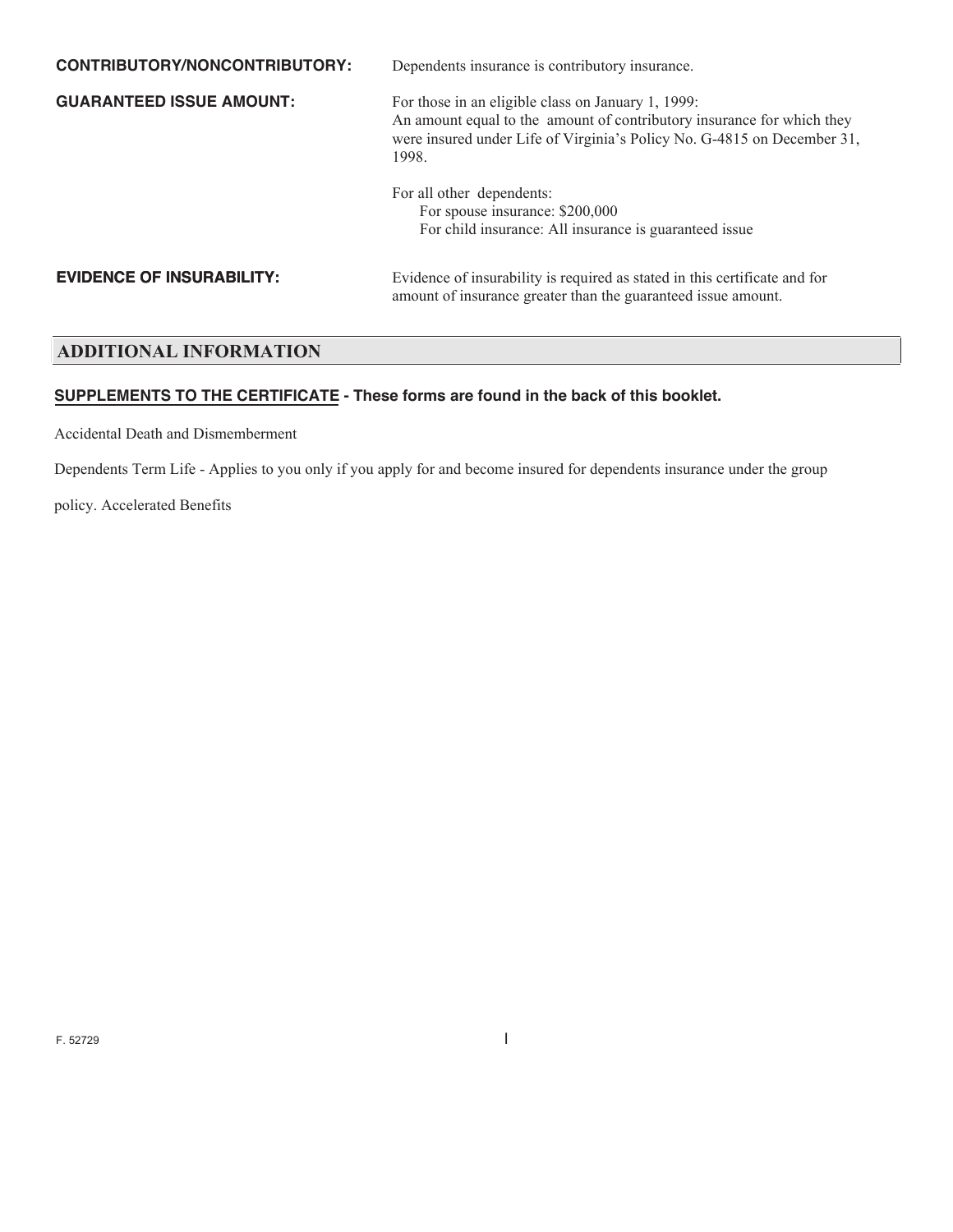## **Definitions**

#### **age**

Attained age as of most recent birthday.

#### **application**

Your application for insurance under the group policy and, if required, your evidence of insurability application.

#### **certificate effective date**

The date your coverage under this certificate becomes effective.

#### **contributory insurance**

Insurance for which you are required to make premium contributions.

#### **creditable compensation**

Your basic annual rate of compensation not including commissions, overtime or premium pay, bonuses, or any other additional compensation. As an exception to this, creditable compensation for a member of the General Assembly shall be his or her creditable compensation for his or her last full calendar year of service or his or her salary under Title 14.1-17.1 of the Code of Virginia, whichever is greater, and shall include the full amount of any salaries payable to such member for working in covered positions, regardless of whether such salaries were paid, reduced, or not paid because of such member's service in the General Assembly. Also, the creditable compensation for an employee retired for service or disability on an immediate retirement allowance shall be determined by the policyholder in accordance with the provisions of Article 1, Chapter 1 of Title 51.1 of the Code of Virginia as used to determine such employee's average final compensation.

#### **employee**

An individual who is employed by the policyholder or by a participating employer. A sole proprietor will be considered the employee of the proprietorship. A partner in a partnership will be considered an employee so long as the partner's principal work is the conduct of the partnership's business. The term employee does not include temporary employees nor corporate directors who are not otherwise employees.

#### **employer**

The policyholder or any designated participating employers.

#### **evidence of insurability**

Evidence satisfactory to us of the good health of the prospective insured and any other underwriting information we require.

#### **group policy**

Collectively, the basic term life insurance policy 29413-G and if applicable, the optional term life insurance policy 29414-G

#### **insured**

A person who is eligible for and becomes insured under the terms of this certificate.

#### **non-work day**

A day on which you are not regularly scheduled to work, including scheduled time off for vacations, personal holidays, weekends and holidays, and approved leaves of absence for non-medical reasons.

Non-work day does not include time off for medical leave of absence, temporary layoff, employer suspension of operations in total or in part, strike, and any time off due to sickness or injury including sick days, short-term disability, or long-term disability.

#### **noncontributory insurance**

Insurance for which you are not required to make premium contributions.

#### **participating employer**

Any state agency, public school division or political subdivision approved for participation in the group policy.

#### **policyholder**

The owner of the group policy as shown on the specifications page attached to this certificate.

#### **specifications page**

The outline which summarizes your coverage under the policyholder's plan of insurance.

#### **waiting period**

The period, if any, of continuous employment with the employer required prior to becoming eligible for coverage under this certificate. The waiting period is shown on the specifications page attached to this certificate.

#### **we, our, us**

Minnesota Life Insurance Company.

#### **you, your, certificate holder**

An employee who meets the eligibility requirements and become insured under the group policy.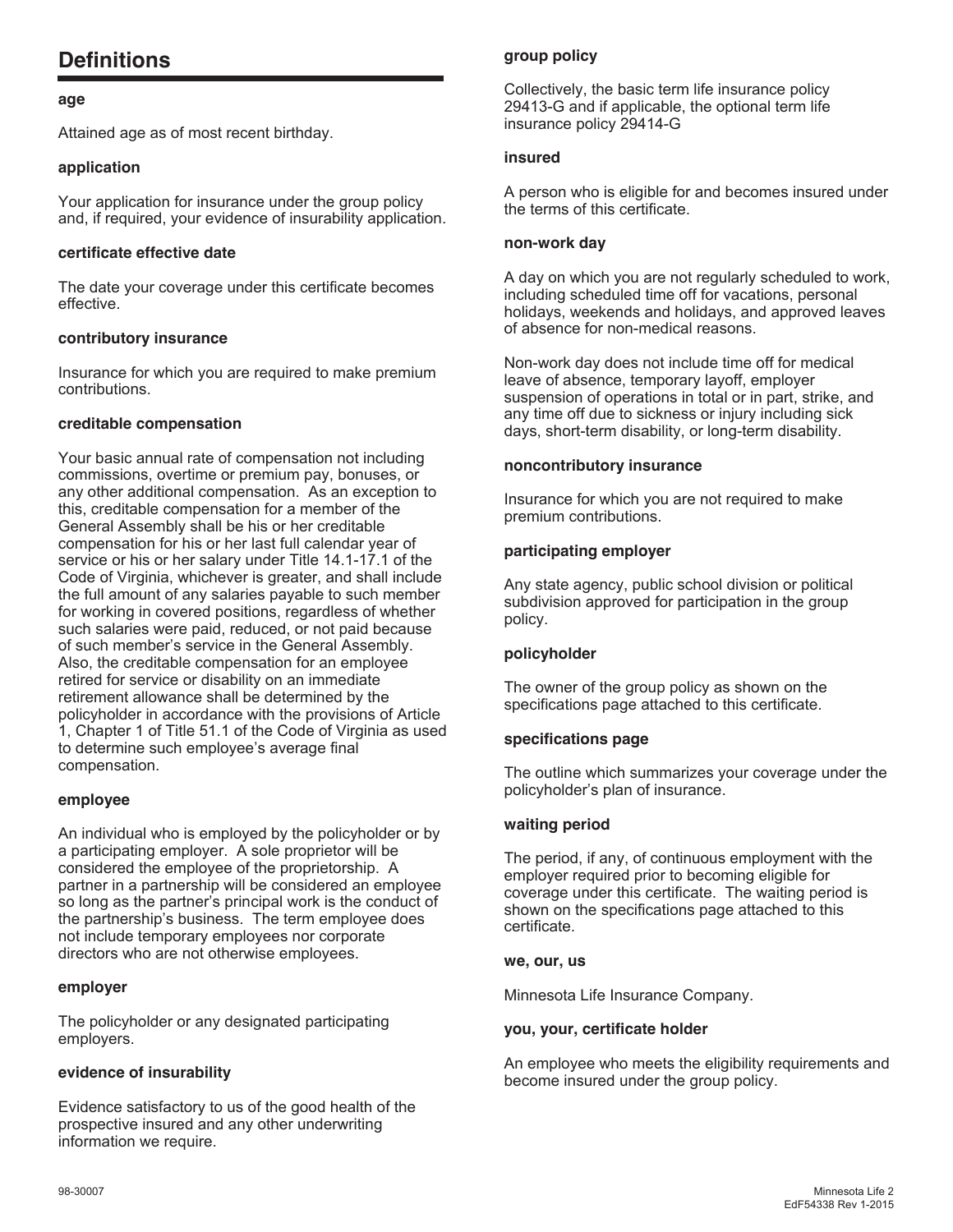#### **What is your agreement with us?**

You are insured under the group policy shown on the specifications page attached to this certificate. Your application as defined under this certificate is attached and is a part of this certificate. This certificate summarizes the principal provisions of the group policy that affect your life insurance coverage. The provisions summarized in this certificate are subject in every respect to the group policy.

Any statements made in your attached application as defined in this certificate will be considered representations and not warranties. Also, any statement made relating to your insurability or the insurability of your dependents, will not be used to void your insurance nor defend against a claim unless the statement is contained in a written instrument signed by you and a copy of the statement has been provided to you, your beneficiary or your personal representative.

This certificate is issued in consideration of your application and the payment of the required premium.

#### **Can this certificate be amended?**

Yes. We retain the right to amend this certificate at any time without your consent. Any amendment will be without prejudice to any claim incurred for benefits prior to the date of the amendment.

#### **Who is eligible for insurance?**

You are eligible if you:

- (1) are a member of the group and of an eligible class as defined in the group policy; and
- (2) work for the employer for at least the number of hours per week shown as the minimum hours per week requirement on the specifications page attached to this certificate; and
- (3) have satisfied the waiting period as shown on the specifications page attached to this certificate; and
- (4) meet the actively at work requirement as shown in the section entitled "What is the actively at work requirement?", unless on approved leave of absence, an eligible retiree or an eligible deferred annuitant.

#### **Are retired employees eligible for insurance?**

If the policyholder's plan of insurance, as reflected in the specifications page attached to this certificate, does not specifically provide insurance for retired employees, a retired employee shall not be eligible to become insured, nor have his or her insurance continued. If the policyholder's plan of insurance specifically provides insurance for retired employees, the minimum hours per week and actively at work requirements will not apply to such persons.

#### **What is the actively at work requirement?**

To be eligible to become insured or to receive an increase in the amount of insurance, you must be actively at work performing your customary duties at the employer's normal place of business, or at other places the employer's business requires you to travel. As an exception, increases in the amount of insurance will be allowed in accordance with Chapter 11 of Title 51.1 of the Code of Virginia.

If you are not actively at work on the date coverage would otherwise begin, or on the date an increase in your amount of insurance would otherwise be effective, you will not be eligible for the coverage or increase until you return to active work. However, if the absence is on a non-work day, coverage will not be delayed provided you were actively at work on the work day immediately preceding the non-work day.

Except as otherwise provided for in this certificate, you are eligible to continue to be insured only while you remain actively at work.

#### **When will we require evidence of insurability?**

Evidence of insurability will be required if:

- (1) the specifications page attached to this certificate states that evidence of insurability is required; or
- (2) the insurance is contributory and you do not enroll within the enrollment period shown on the specifications page attached to this certificate; or
- (3) the insurance for which you previously enrolled did not go into effect or was terminated because you failed to make a required premium contribution; or
- (4) during a previous period of eligibility, you failed to submit required evidence of insurability or that which was submitted was not satisfactory to us; or
- (5) you are an employee of a political subdivision who notified your employer prior to the effective date of coverage for that political subdivision that you desired not to be insured and thereafter desire to become insured.

#### **When does insurance become effective?**

Insurance becomes effective on the date that all of the following conditions have been met:

- (1) you meet all eligibility requirements; and
- (2) if required, you apply for the insurance on forms which are approved by us; and
- (3) we are satisfied with your evidence of insurability, if we require evidence; and
- (4) we receive the required premium.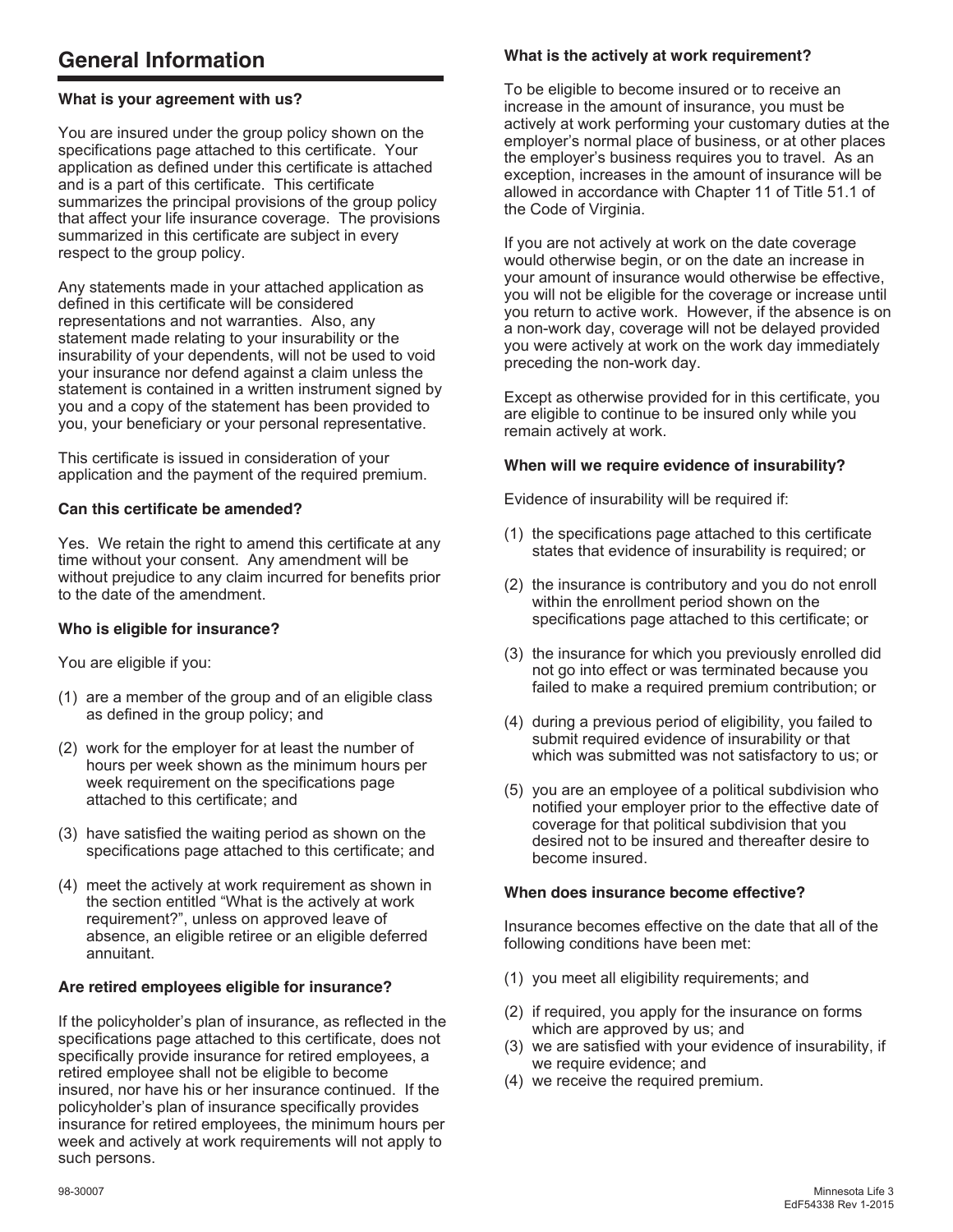#### **Can your coverage be continued during sickness, injury, leave of absence or temporary layoff?**

Yes. The employer may continue your noncontributory insurance or allow you to continue your contributory insurance when you are absent from work due to sickness, injury, leave of absence, or temporary layoff. Continuation of your insurance is subject to certain time limits and conditions as stated in the group policy. If you stop active work for any reason, you should discuss with the employer what arrangements may be made to continue your insurance.

## **Premiums**

#### **When and how often are your premium contributions due?**

Unless the policyholder and we have agreed to some other premium payment procedure, any premium contributions you are required to make for contributory insurance are to be paid by you to the policyholder on a monthly basis. We apply premiums consecutively to keep the insurance in force.

#### **How is the premium determined?**

The premium will be the premium rate multiplied by the number of \$1,000 units of insurance in force on the date premiums are due. The premium may also be computed by any other method on which the policyholder and we agree.

We may change the premium rate as described in the Financial Agreement made between Minnesota Life and the policyholder effective January 1, 1999, and any subsequent Financial Agreement replacing such original Agreement.

## **Death Benefit**

#### **What is the amount of the death benefit?**

The amount of the death benefit is the amount of insurance shown on the specifications page attached to this certificate.

#### **Can you request a change in the amount of your contributory insurance?**

Yes. You can request an increase or a decrease in the amount of your contributory insurance within the limitations of the policyholder's plan of insurance, including any limitations on when and how often such requests may be made. All requests must be made in writing.

If you request an increase in the amount of your contributory insurance, we will require evidence of insurability. If you request a decrease in the amount of your contributory insurance, we will grant the request.

#### **When will changes in your coverage amount be effective?**

Requested increases in the amount of your contributory insurance, if approved, are effective on the January 1 next following the date we approve the increase. Requested decreases in the amount of your contributory insurance are effective on the first day of the month following our receipt of your request for a decrease.

Increases and decreases in insurance amounts which result from a change in your eligible class or earnings will be effective as shown on the specifications page attached to this certificate.

Except as provided for under Chapter 11 of Title 51.1 of the Code of Virginia, all increases in the amount of insurance are subject to the actively at work requirement.

#### **When will the death benefit be payable?**

We will pay the death benefit upon due proof that you died while insured under this certificate. All payments by us are payable from our home office.

The death benefit will be paid in a single sum or by any other method agreeable to us and the beneficiary. We will pay interest on the death benefit from the date of your death until the date of payment. Interest will be at an annual rate determined by us, but never less than 2.5% per year or the minimum required by state law, whichever is greater.

Payment of the death benefit will extinguish our liability under the certificate for which the death benefit has been paid.

#### **To whom will we pay the death benefit?**

We will pay the death benefit to the beneficiary or beneficiaries. A beneficiary is named by you to receive the death benefit to be paid at your death. You may name one or more beneficiaries. You cannot name the policyholder or a participating employer of the policyholder as a beneficiary.

You may also choose to name a beneficiary that you cannot change without the beneficiary's consent. This is called an irrevocable beneficiary.

If there is more than one beneficiary, each will receive an equal share, unless you have requested another method in writing. To receive the death benefit, a beneficiary must survive you. In the event a beneficiary does not survive you, that beneficiary's portion of the death benefit shall be equally distributed to the remaining surviving beneficiaries. In the event of the simultaneous deaths of you and a beneficiary, the death benefit will be paid as if you survived the beneficiary.

If all of your named beneficiaries predecease you, or if you do not name a beneficiary, we will pay the death benefit to: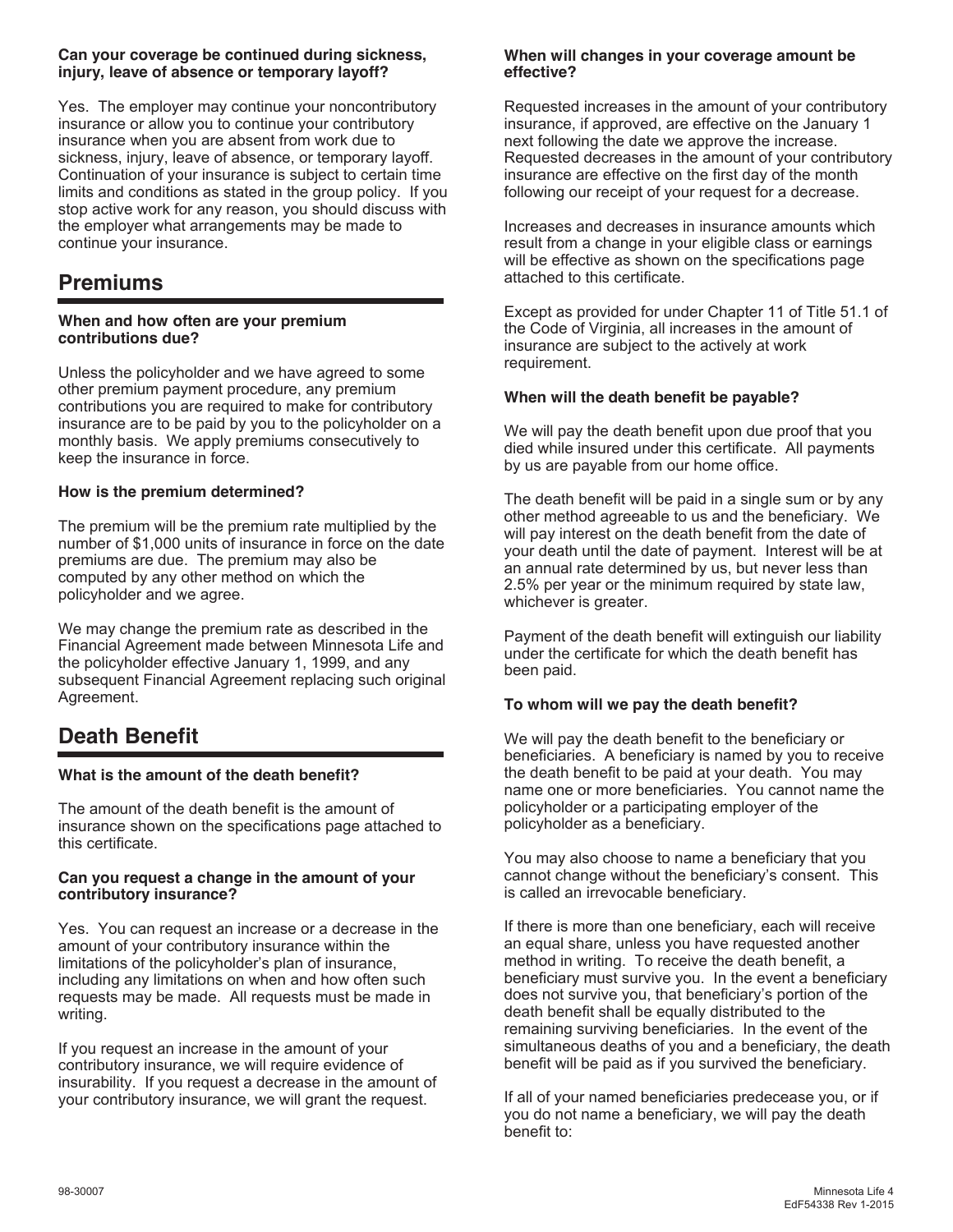- (1) your lawful spouse if living; otherwise
- (2) your natural or legally adopted child (children) and descendants of deceased children, per stirpe, if living; otherwise
- (3) your parents in equal shares, if living; otherwise
- (4) the personal representative of your estate; otherwise
- (5) your next of kin entitled under the laws of your domicile at the time of your death.

#### **Can you add or change beneficiaries?**

Yes. You can add or change beneficiaries if all of the following are true:

- (1) your coverage is in force; and
- (2) we have written consent of all irrevocable beneficiaries; and you have not assigned the ownership of your insurance.

A request to add or change a beneficiary must be made in writing. All requests are subject to our approval. A change will take effect as of the date it is signed, but will not affect any payment we make or action we take before receiving your notice.

## **Termination**

#### **When does your coverage terminate?**

Your coverage ends on the earliest of the following:

- (1) the date the group policy ends; or
- (2) the date you no longer meet the eligibility requirements, except that insurance shall continue until the end of the month you terminate employment other than for disability retirement; or
- (3) the date the group policy is amended so you are no longer eligible; or
- (4) 31 days (the grace period) after the due date of any premium contribution which is not paid; or
- (5) the last day for which premium contributions have been paid following your written request to cease participation under this certificate.

If your coverage under the group policy terminates due to non-payment of premiums, your coverage may be reinstated if all premiums due are paid and received by us within 31 days of the date of termination and during your lifetime.

#### **Can your optional insurance be reinstated after termination?**

Yes. When you are on a leave of absence without pay and your coverage terminates because of nonpayment of premiums, and you become eligible again and in active employment status, your coverage may be reinstated provided you resume premium payment within 31 days of the date you are eligible and return to active employment status.

Provided you are not then covered by an individual policy issued under the terms of the conversion right section, your coverage under the group policy shall be reinstated without evidence of insurability or satisfaction of any waiting period. Your amount of insurance will be limited to that for which you were insured immediately prior to the loss of coverage.

#### **When does the group policy terminate?**

The policyholder may terminate the group policy by giving us 31 days prior written notice. We reserve the right to terminate the group policy on the earliest of the following to occur:

- (1) 31 days (the grace period) after the due date of any premiums which are not paid; or
- (2) on any subsequent policy anniversary after the date the number of employees insured is less than any minimum established by us or as required by applicable state law; or
- (3) the end of the day preceding any due date given by us if the policyholder does not agree to any change in the Financial Agreement proposed by us, provided that the premium due date of such change is at least 30 days after receipt by the policyholder of written notice of termination; or
- (4) the end of a policy year provided we give the policyholder at least 60 days prior notice of such termination. However, if notice of termination is given because of a change in the statutes authorizing the purchase of the group insurance provided in the group policy, notice may be given no earlier than the date of enactment of such change, in which event termination shall take effect, unless otherwise mutually agreed upon by the policyholder and us, on the effective date of that change or the date 60 days after receipt of such written notice by the policyholder, whichever date is later.

## **Conversion Right**

#### **What is the conversion right?**

You may convert this insurance to a new individual life insurance policy if all or part of your life insurance under the group policy terminates because you move from one existing eligible class to another, or you are no longer in an eligible class.

The conversion right is not available if your coverage under the group policy terminates due to failure to make, when due, required premium contributions.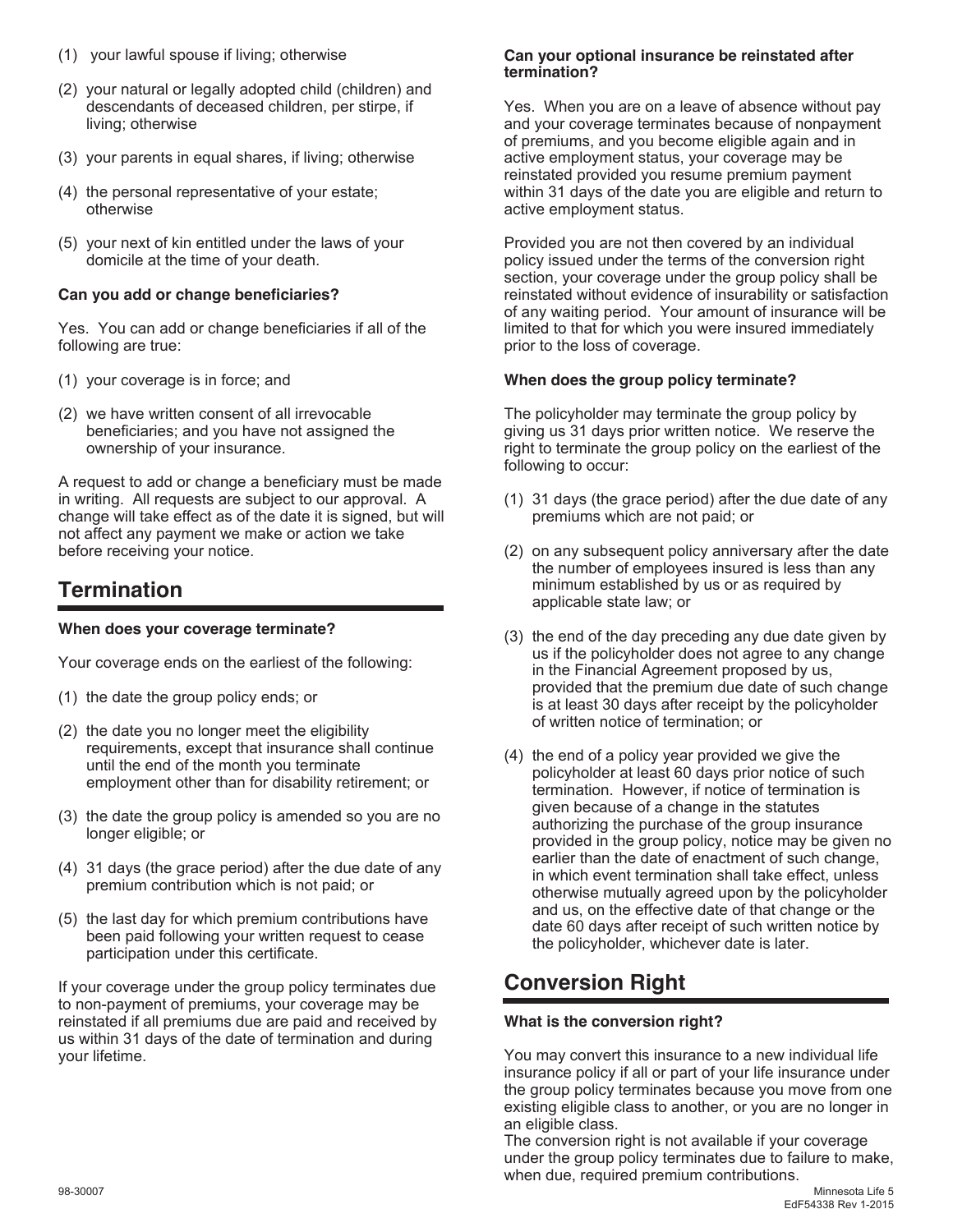Under the conversion right, you may convert your insurance to any type of individual policy of life insurance then customarily issued by us for purposes of conversion, except term insurance. The individual policy will not include any supplemental benefits, including, but not limited to, any disability benefits, accidental death and dismemberment benefits, or accelerated benefits.

#### **How do you convert your insurance?**

You convert your insurance by applying for an individual policy and paying the first premium within 31 days after your group insurance terminates. No evidence of insurability will be required.

#### **How is the premium for the individual policy determined?**

We base the premium for the individual policy on the plan of insurance, your age, and the class of risk to which you belong on the date of the conversion.

#### **When is the individual policy effective?**

The individual policy takes effect 31 days after the group insurance provided under the group policy terminates.

#### **What happens if you die during the 31-day period allowed for conversion?**

If you die during the 31-day period allowed for conversion, we will pay a death benefit regardless of whether or not an application for coverage under an individual policy has been submitted. The death benefit will be the amount of insurance you would have been eligible to convert under the terms of the conversion right section.

We will return any premium you paid for an individual policy to your beneficiary named under the group policy. In no event will we be liable under both the group policy and the individual policy.

## **Additional Information**

#### **What if your age has been misstated?**

If your age has been misstated, the death benefit payable will be that amount to which you are entitled based on your correct age. A premium adjustment will be made so that the actual premium required at your correct age is paid.

#### **When does your insurance become incontestable?**

98-30007 Minnesota Life 6 Except for fraud or the non-payment of premiums, after your insurance has been in force during your lifetime for two years from the effective date of your coverage, we cannot contest your coverage. However, if there has been an increase in the amount of insurance for which you were required to apply or for which we required evidence of insurability, then, to the extent of the increase, any loss which occurs within two years of the effective date of the increase will be contestable.<br>98-30007

Any statements you make in your application as defined under this certificate will, in the absence of fraud, be considered representations and not warranties. Also, any statement you make will not be used to void your insurance, nor defend against a claim, unless the statement is contained in the application attached to your certificate and a copy of the statement has been provided to you, your beneficiary or your personal representative.

#### **Can your insurance be assigned?**

Yes. You may make an irrevocable assignment of your group life insurance and any individual conversion policy that may be issued upon termination of your group life insurance by executing an assignment on a form prepared by us or the policyholder. Collateral assignments are not allowed. Dependents insurance cannot be assigned. The insurance provided herein and all proceeds therefrom shall be exempt from levy, garnishment and other legal process.

We are not responsible for the validity of any assignment. You are responsible for ensuring that the assignment is legal in your state and that it accomplishes your intended goals. If a claim is based on an assignment, we may require proof of interest of the claimant. A valid assignment will take precedence over any claim of a beneficiary.

#### **Is the policyholder required to maintain records?**

Yes. The policyholder is required to maintain adequate records of any information necessary for us to administer this certificate. We can obtain them from the policyholder at any reasonable time.

If a clerical error is made in keeping records on the insurance under the group policy, it will not affect otherwise valid insurance. A clerical error does not continue insurance which is otherwise stopped. If an error causes a change in premium payment, we will make a fair adjustment.

#### **Will the provisions of this certificate conform with state law?**

Yes. If any provision in this certificate, or in the provisions of the group policy, is in conflict with the laws of the state governing the certificates or the group policy, the provision will be deemed to be amended to conform to such laws.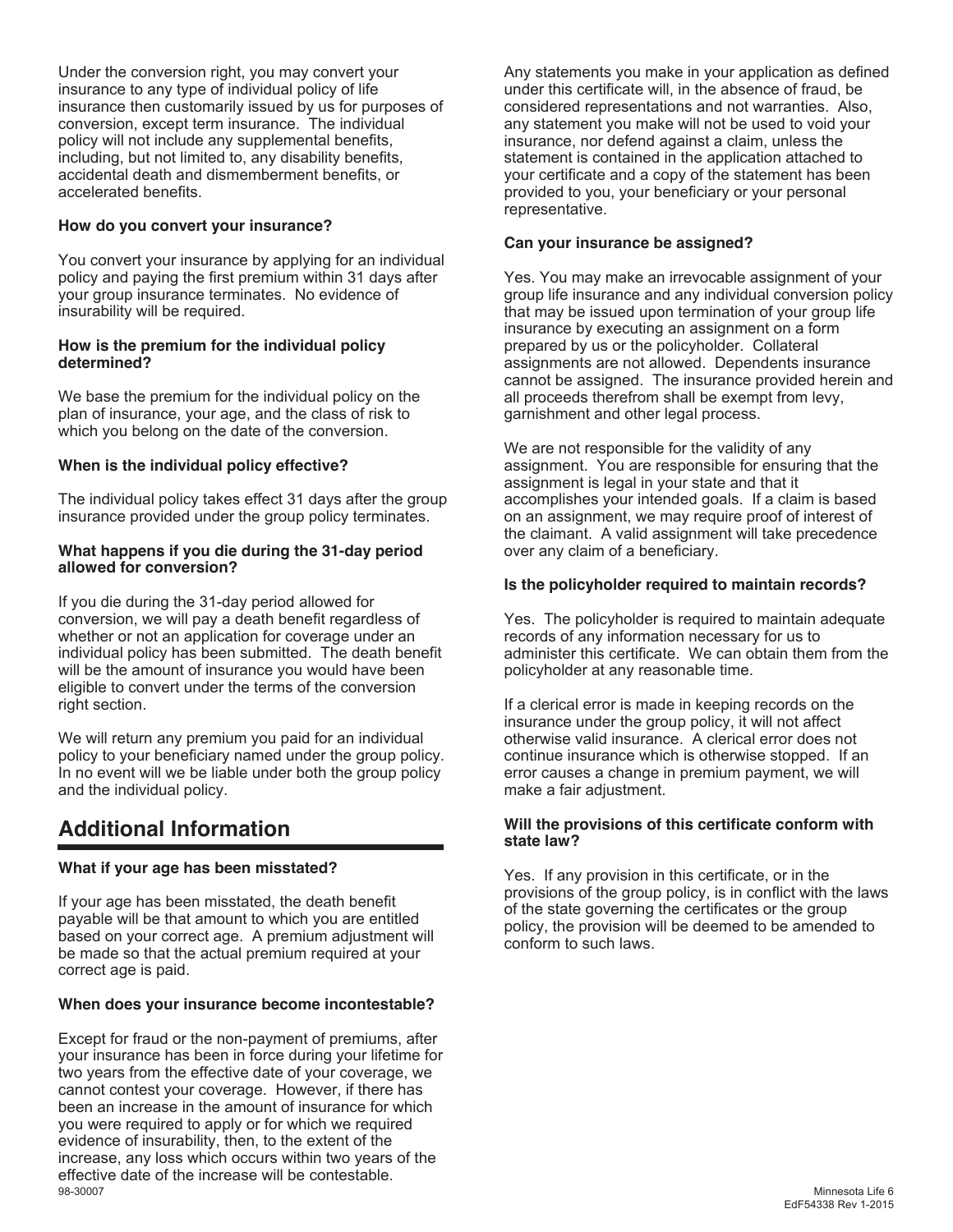### **Accidental Death and Dismemberment Certificate Supplement**

**Minnesota Life Insurance Company** - A Securian Company Richmond Branch Office • P.O. Box 1193 • Richmond, Virginia 23218-1193 • 1-800-441-2258

## **General Information**

This certificate supplement is issued in consideration of the required premium and is subject to every term, condition, exclusion, limitation, and provision of your certificate unless otherwise expressly provided for herein. Coverage under this supplement will not be included in any insurance issued under the conversion right section of your certificate.

#### **What does this supplement provide?**

This supplement provides a benefit for an insured's accidental death or dismemberment which occurs as a result of an accidental injury.

## **Accidental Death and Dismemberment Benefit**

#### **What does accidental death or dismemberment by accidental injury mean?**

Accidental death or dismemberment by accidental injury as used in this supplement means that the insured's death or dismemberment results, directly and independently of all other causes, from an accidental injury which is unintended, unexpected, and unforeseen.

The injury must occur while the insured's coverage under this supplement is in force. The insured's death or dismemberment must occur within 90 days after the date of the injury and while the insured's coverage under this supplement is in force.

In no event will we pay the accidental death or dismemberment benefit where the insured's death or dismemberment results from or is caused directly or indirectly by any of the following:

- (1) self destruction, self-inflicted injury, suicide or attempted suicide, whether sane or insane; or
- (2) the insured's participation in or attempt to commit a crime or a felony; or
- (3) bodily or mental infirmity, illness or disease; or
- (4) drugs, poisons, gases or fumes, voluntarily taken, administered, absorbed, inhaled, ingested or injected, unless under the direction of a physician; or
- (5) bacterial infection, other than infection occurring simultaneously with, and as a result of, the accidental injury; or
- (6) war or any act of war, whether declared or undeclared.

#### **What is the amount of the accidental death and dismemberment benefit?**

This coverage is in addition to the life insurance coverage. If an insured should suffer a covered accidental death, a payment would be made both under this coverage and under the life insurance coverage. The amount of the benefit paid under this coverage is determined by the loss, as follows:

### FOR LOSS OF AMOUNT OF BENEFIT Life .......................................... Full Amount of Insurance Both Hands or Both Feet ........ Full Amount of Insurance

|              | Sight of Both Eyes  Full Amount of Insurance    |
|--------------|-------------------------------------------------|
|              | One Hand and One Foot  Full Amount of Insurance |
| One Foot and |                                                 |
|              | Sight of One Eye Full Amount of Insurance       |
| One Hand and |                                                 |
|              | Sight of One Eye Full Amount of Insurance       |
|              | Sight of One Eye50% of Amount of Insurance      |
|              | One Hand or One Foot 50% of Amount of Insurance |
|              |                                                 |

The amount of insurance is shown on the specifications page attached to your certificate. Loss of hands or feet means complete severance at or above the wrist or ankle joints. Loss of sight means the entire and irrecoverable loss of sight which cannot be corrected by medical or surgical treatment or by artificial means.

No more than the full amount of insurance shall be payable for all losses which result from one accident.

#### **When will the accidental death and dismemberment benefit be payable?**

We will pay the accidental death and dismemberment benefit upon due proof that the insured died or suffered dismemberment as a result of an accidental injury. All payments by us are payable from our home office.

The benefit will be paid in a single sum. We will pay interest on the benefit from the date of the insured's death or dismemberment until the date of payment. Interest will be at an annual rate determined by us, but never less than 2.5% per year or the minimum required by state law, whichever is greater.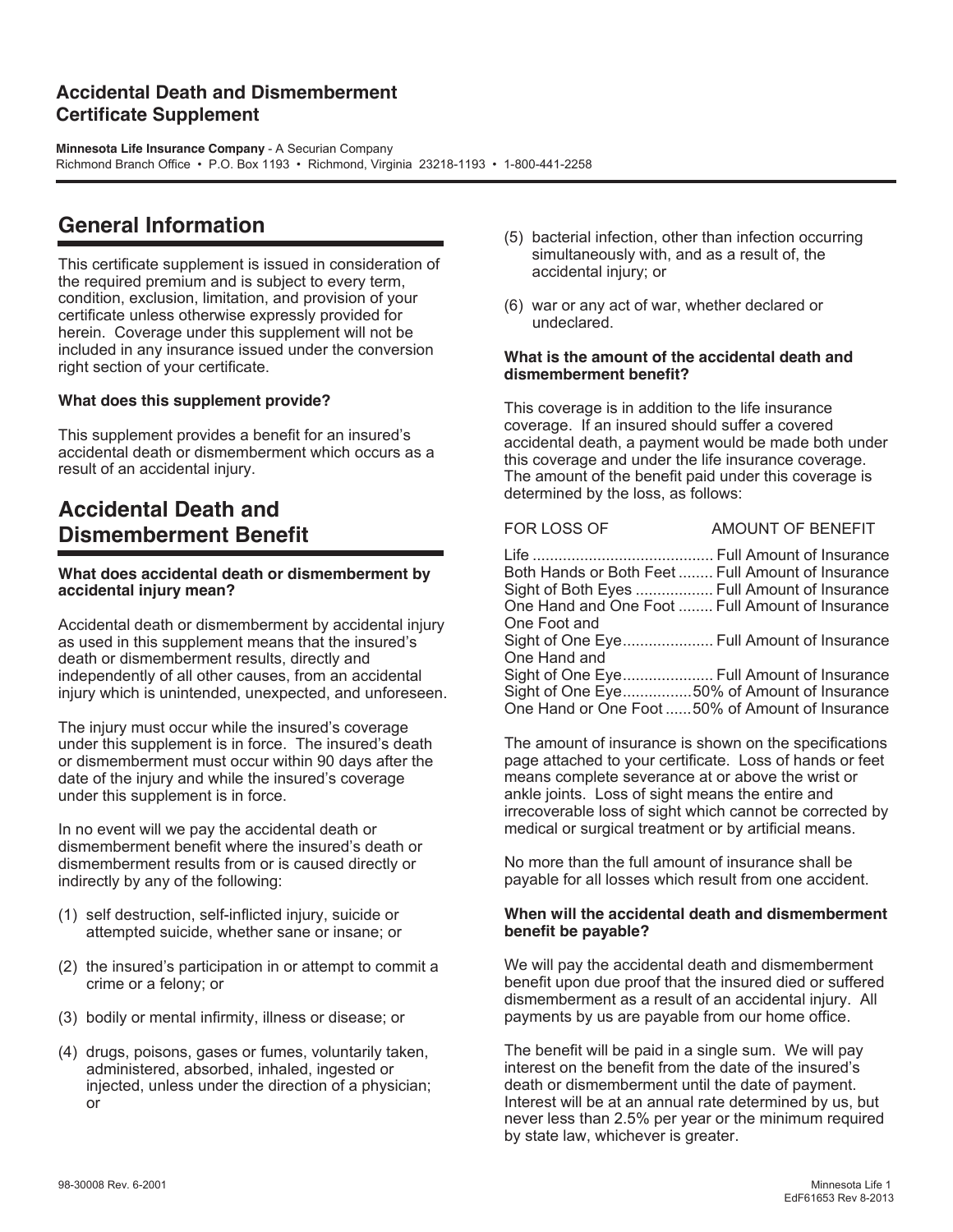#### **To whom do we pay the benefit?**

We pay the accidental death benefit to the person or persons entitled to receive them under the terms of your certificate. The benefit for other losses is paid to you, if alive at the time of payment, otherwise to the person or persons entitled to receive your death benefit under the terms of your certificate.

## **Additional Benefits**

#### **Repatriation Benefit**

#### **What is the Repatriation Benefit?**

If, as a result of a covered accident, an insured employee dies at least 75 miles from his or her principle residence, an additional accidental death benefit shall be paid for the preparation and transportation of the employee to a mortuary. The additional benefit shall be the lesser of the actual cost of such preparation and transportation or \$5,000. The benefit will be paid to the person who has or who will incur such cost, as evidenced to the satisfaction of Minnesota Life. This may or may not be the beneficiary for the rest of the accidental death proceeds. Minnesota Life may at its sole discretion pay benefits directly to the facility handling the preparation and/or transportation. All determinations and payments by Minnesota Life will be final and fully release and discharge Minnesota Life from any further liability under this benefit plan.

#### **Seat Belt Benefit**

#### **What is the Seat Belt Benefit?**

If an insured dies of suffers a covered dismemberment as a result of a covered accident which occurs while he or she is driving or riding in a private passenger vehicle, we will pay an additional benefit equal to the lesser of 10% of the amount of Basic AD&D insurance otherwise payable due to the death or dismemberment or \$50,000, provided:

- (1) the private passenger vehicle is equipped with a safety restraint system; and
- (2) such safety restraint system was in proper use by the insured employee at the time of the accident, as certified in the official accident report or by the official investigating officer; and
- (3) at the time of the accident, the driver of the private passenger vehicle held a current license to operate a private passenger vehicle and was not intoxicated, driving while impaired or under the influence of alcohol or drugs, as is defined or determined under applicable law.

"Safety restraint system" means a properly installed seatbelt, lap and shoulder restraint, or other restraint approved by the National Highway Traffic Safety Administration or any successor governmental agency. The term excludes an air bag safety system. "Private passenger vehicle" means:

- (1) any validly registered private passenger car, jeep, pick-up truck or van-type that is not licensed commercially or being used for commercial purposes; or
- (2) any vehicle required to be used in conjunction with an employee's job with the State of Virginia or a participating employer under the plan, provided the vehicle is being used in such capacity.

Private passenger vehicle does not include any public vehicle provided by a common carrier for passenger service.

#### **Felonious Assault Benefit**

#### **What is the felonious assault benefit?**

If an insured employee dies or suffers a covered dismemberment as a result of a covered accident caused by a felonious assault committed by other than an immediate family member, we will pay an additional accidental death or dismemberment benefit equal to the lesser of 25% of the amount of Basic AD&D insurance otherwise payable due to such accidental death or dismemberment or \$50,000.

In addition, if:

- (1) an insured employee dies as a result of a covered accident caused by a felonious assault committed by other than an immediate family member; and
- (2) such insured employee has a qualifying child at the time of such accident, then

we will pay a benefit to go towards a savings trust account to be opened for each qualifying child pursuant to the Virginia College Savings Plan (§ 23-38.75 et seq. of the Code of Virginia). The benefit for each qualifying child will be in an amount approximately equal to the current cost of purchasing in full a prepaid tuition contract for tuition and mandatory fees at a four-year public institution of higher education in the Commonwealth, as determined under § 23-38.75 et seq. of the Code of Virginia. Specific benefits of the savings trust account shall be as defined by the Virginia College Savings Plan.

Funds in a savings trust account opened on behalf of a qualifying child shall be used for qualified higher education expenses at eligible institutions, both as defined in § 529 of the Internal Revenue Code of 1986, as amended, or other applicable federal law, as determined by the Board of the Virginia College Savings Plan.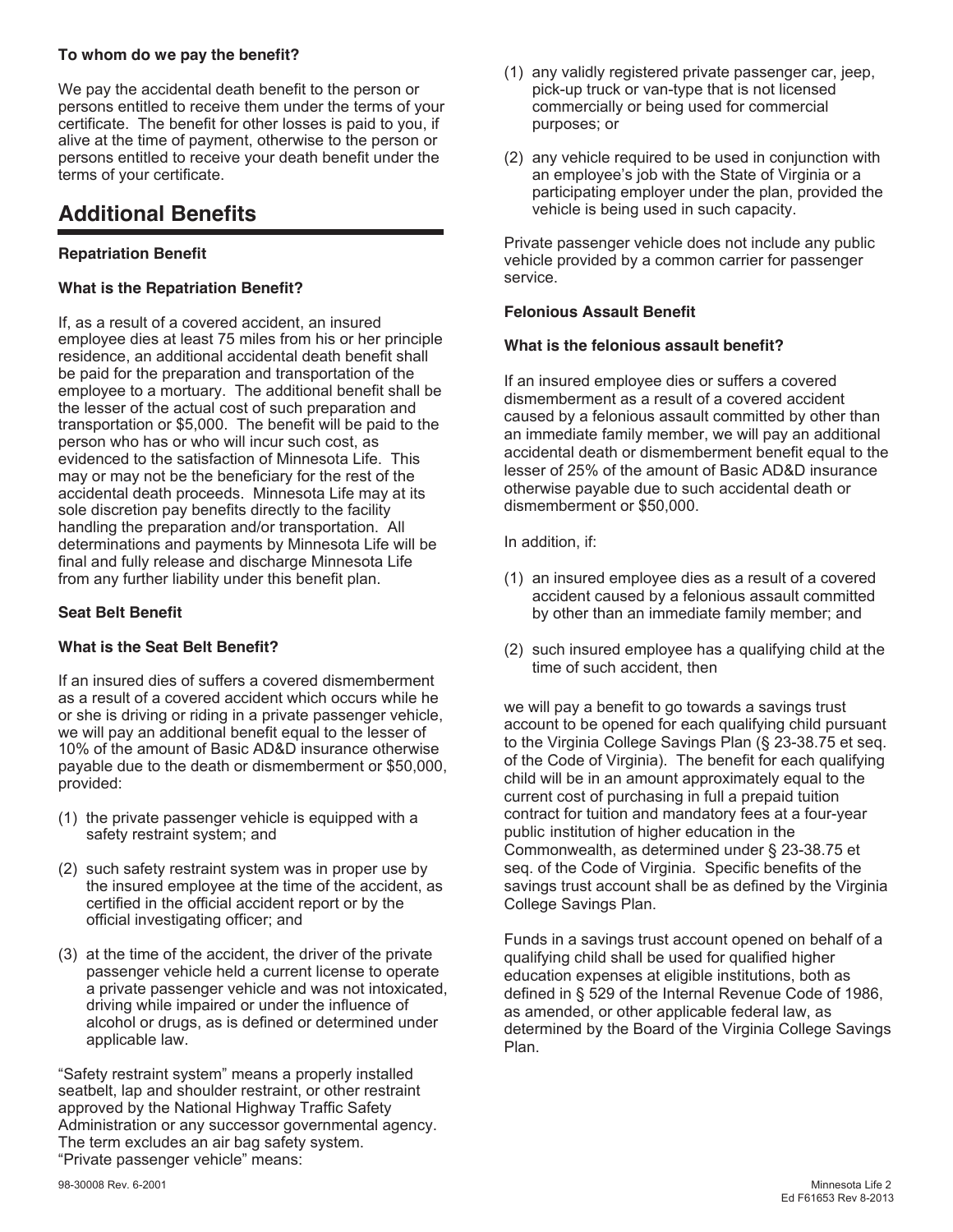"Felonious assault" means a physical assault:

- (1) by another person resulting in bodily harm to an insured employee;
- (2) that takes place while such employee is performing his or her customary duties at the employer's normal place of business or at other places the employer's business requires him or her to travel;
- (3) that involves the use of force or violence with the intent to cause harm; and
- (4) that is a felony or misdemeanor under applicable law.

"Qualifying child" means a dependent child less than eighteen years of age, or if eighteen years of age or older, a dependent child enrolled in high school.

"Dependent child" means any of the following children:

- (1) the insured employee's unmarried natural or legally adopted children who are not self-supporting; or
- (2) the insured employee's unmarried stepchildren living full time with the insured employee in a parent-child relationship and who can be claimed as a dependent on the insured employee's federal income tax return; or
- (3) any other children if they are in the insured employee's court-ordered custody; or
- (4) other dependent children of the employee's family who are eligible for coverage under the family membership program offered under policies and procedures of the Department of Human Resource Management governing health insurance plans administered pursuant to § 2.1-20.1 or § 2.1- 20.1:02.

"Immediate family member" means the insured employee's spouse, children, parents, grandparents, grandchildren, brothers and sisters and their spouses.

## **Termination**

#### **When does the insured's coverage under this supplement terminate?**

An insured's coverage ends on the earliest of:

- (1) the date the insured is no longer covered for life insurance under the group policy; or
- (2) 31 days (the grace period) after the due date of any premium contribution which is not paid.

#### **When does this supplement terminate?**

This supplement will terminate on the earlier of:

- (1) the date we receive a written request from the policyholder to cancel the Accidental Death and Dismemberment Policy Rider to the group policy; or
- (2) the date the group policy is terminated.

## **Additional Information**

#### **Do we have the right to obtain independent medical verification?**

Yes. We retain the right to have the insured medically examined at our expense whenever a claim is pending and, where not forbidden by law, we reserve the right to have an autopsy performed in case of death.

Sayl. Christman Chiffe M. He

Secretary **President**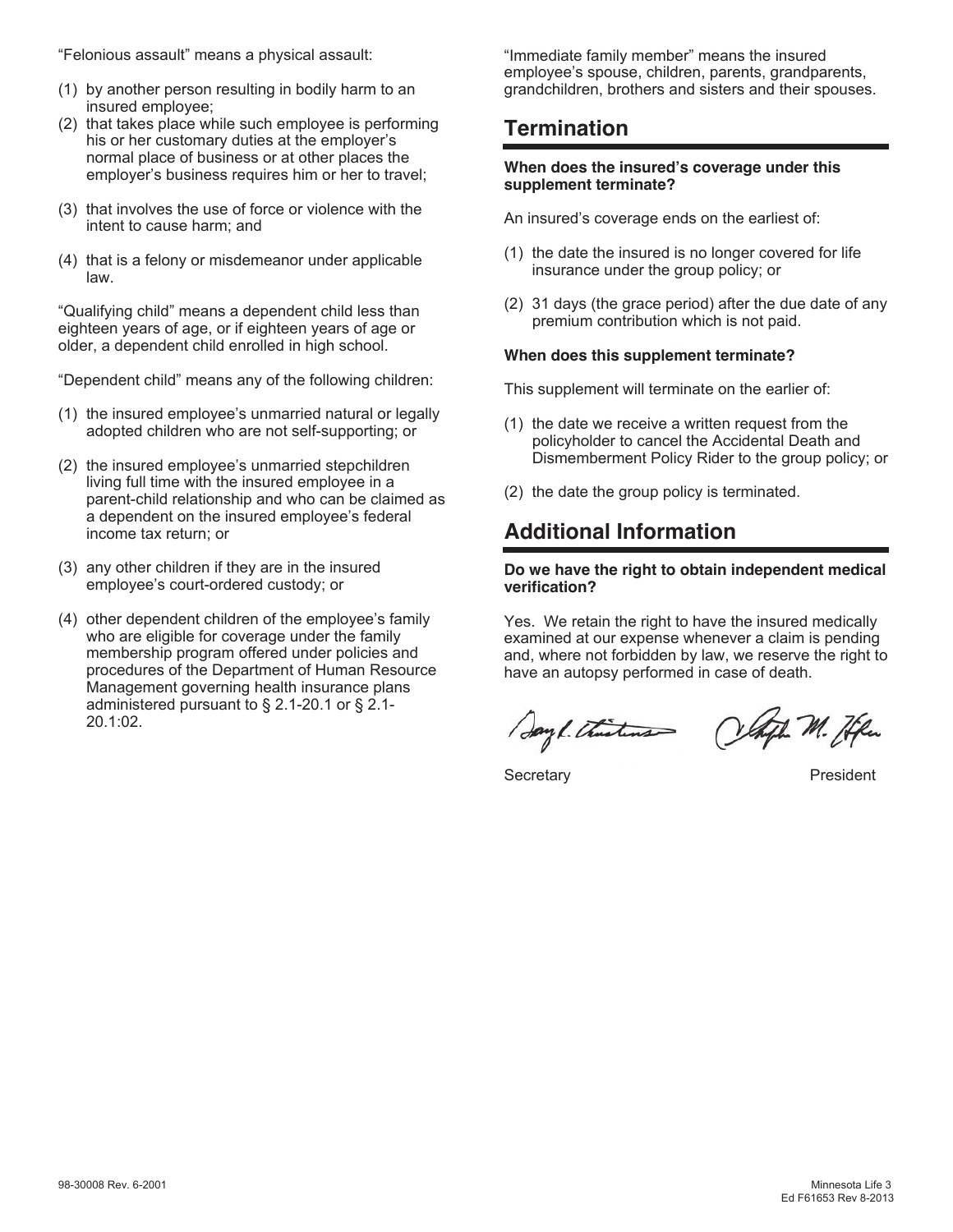### **Dependents Term Life Insurance Certificate Supplement**

**Minnesota Life Insurance Company** - A Securian Company Richmond Branch Office • P.O. Box 1193 • Richmond, Virginia 23218-1193 • 1-800-441-2258

## **General Information**

This certificate supplement is issued in consideration of the required premium and is subject to every term, condition, exclusion, limitation, and provision of your certificate unless otherwise expressly provided for herein.

#### **What does this supplement provide?**

This supplement provides insurance on the lives of your eligible dependents.

#### **What members of your family are eligible for insurance under this supplement?**

The following members of your family are eligible for insurance under this supplement:

- (1) your lawful spouse, provided there is no final divorce decree between you and your spouse, who is not eligible for insurance as an employee under the group policy and who meets any age requirements as shown on the specifications page attached to your certificate; and
- (2) your children who meet the age requirements as shown on the specifications page attached to your certificate. "Children" shall mean your unmarried, natural or legally adopted children who are not selfsupporting; your unmarried step-children living full time with you in a parent-child relationship who can be claimed as a dependent on your federal income tax return; any other children if they are in your permanent court-ordered custody; and other children who have been determined by the Virginia Department of Personnel and Training as eligible for the "other children" category (state employees only).

A dependent is not eligible if on active full-time duty in the armed forces unless that duty is for training only for a duration of 30 days or less.

Any dependent who, subsequent to the effective date of this supplement, meets the requirements of this provision will become insured on the date he or she so qualifies, provided no additional premium is required. If an additional premium is required, the insurance of such later acquired dependent shall be effective under the same conditions which apply if you were then first becoming eligible for dependents insurance under the group policy.

#### **When will we require evidence of insurability?**

Evidence of insurability will be required if:

- (1) the specifications page attached to your certificate states that evidence of insurability is required; or
- (2) the insurance is contributory and you do not enroll for coverage under this supplement within the enrollment period shown on the specifications page attached to your certificate; or
- (3) dependents insurance for which you previously enrolled did not go into effect or was terminated because you failed to make a required premium contribution; or
- (4) during a previous period of eligibility, you failed to submit evidence of insurability that was required for a dependent or that which was submitted was not satisfactory to us.

#### **When does insurance on a dependent become effective?**

Insurance on a dependent becomes effective on the date when all of the following conditions have been met:

- (1) the dependent meets all eligibility requirements; and
- (2) if required, you apply for dependents coverage on forms which are approved by us; and
- (3) we are satisfied with the dependent's evidence of insurability, if we require evidence; and
- (4) we receive the required premium.

If a dependent is hospitalized or confined because of illness or disease on the date his or her insurance would otherwise become effective, his or her effective date shall be delayed until he or she is released from such hospitalization or confinement. However, in no event will insurance on a dependent be effective before your insurance is effective.

## **Death Benefit**

#### **What is the amount of life insurance on each insured dependent?**

The amount of life insurance on each insured dependent is shown on the specifications page attached to your certificate.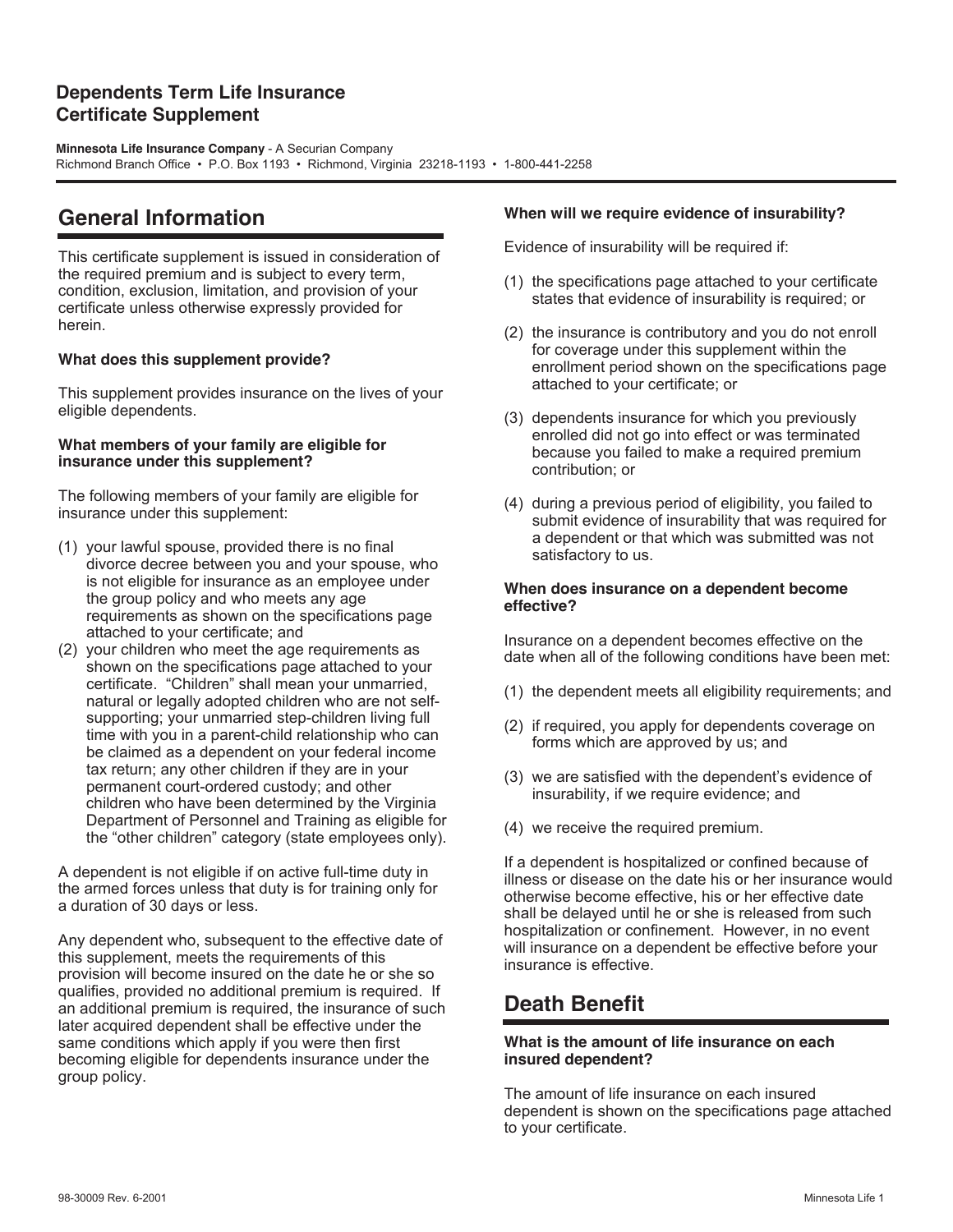#### **To whom will we pay the death benefit?**

The death benefit payable under this supplement will be paid to you if living at the time of payment, otherwise to the person or persons entitled to receive your death benefit under the terms of your certificate.

## **Termination**

#### **When does an insured dependent's coverage under this supplement terminate?**

An insured dependent's coverage ends on the earliest of the following:

- (1) the date the dependent no longer meets the eligibility requirements; or
- (2) 31 days (the grace period) after the due date of any premium contribution which is not paid; or
- (3) the last day for which premium contributions have been made following your written request that insurance on your eligible dependents be terminated; or
- (4) the date you are no longer covered under the group policy.

You must notify us or your employer when a dependent is no longer eligible for coverage under this supplement so that premiums may be discontinued. All premiums paid for dependents who are no longer eligible for coverage under this supplement will be refunded without any payment of claim.

#### **When does this supplement terminate?**

This supplement will terminate on the earlier of:

- (1) the date we receive a written request from the policyholder to cancel the Dependents Term Life Insurance Policy Rider; or
- (2) the date the group policy is terminated.

## **Additional Information**

#### **What is the conversion right under this supplement?**

If an insured dependent's coverage under this supplement terminates because he or she is no longer eligible, or because of your death, or because of termination or amendment of this supplement, the insurance may be converted to a policy of individual insurance with Minnesota Life.

Conversion may be requested by you, an insured dependent of legal capacity, or the insured dependent's guardian, if applicable. All other conditions and provisions of the conversion right section of your certificate to which this supplement is attached will apply.

Sayl. Thistens

Celaph M. Hen

Secretary **President**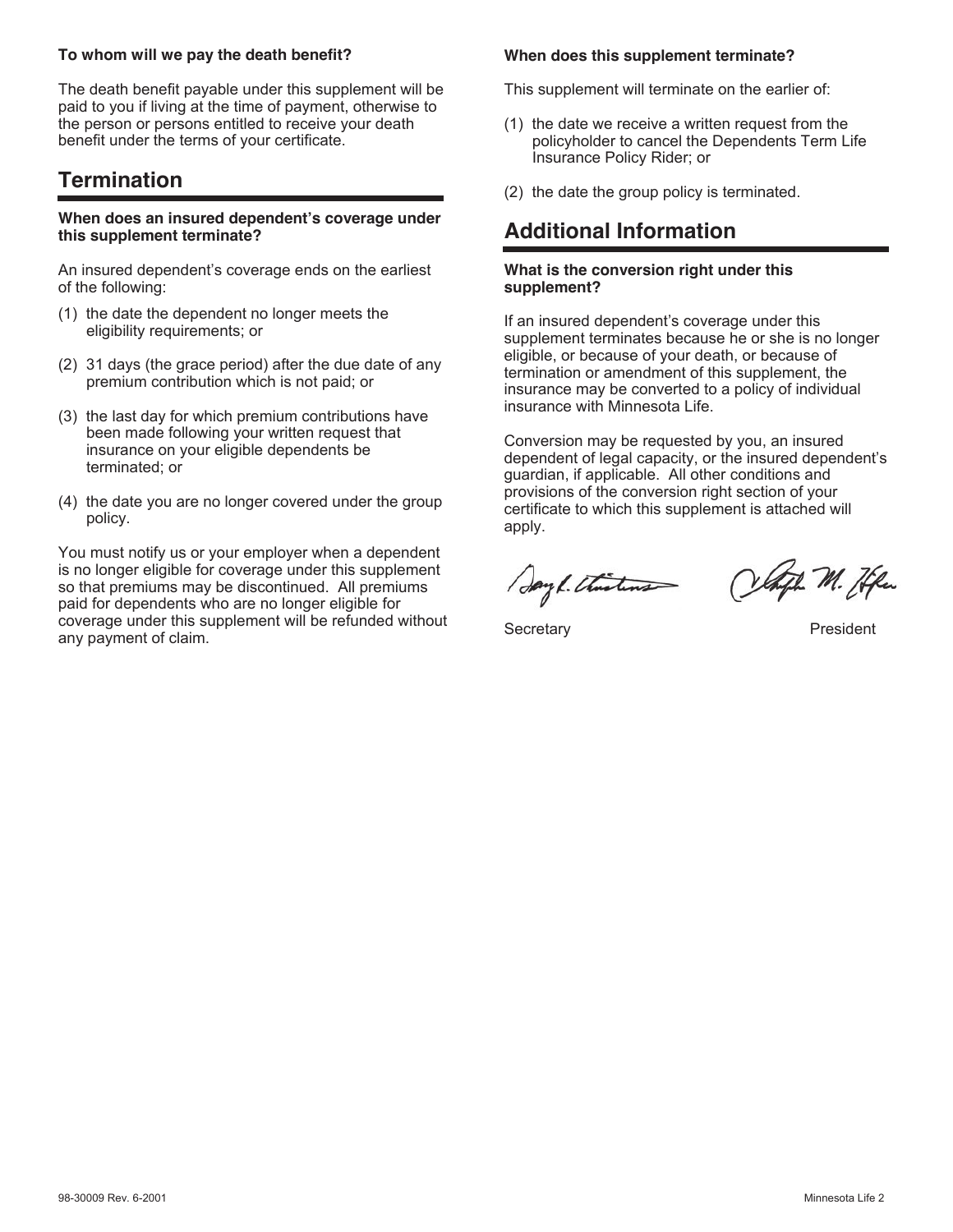### **Accelerated Death Benefit Certificate Supplement**

**Minnesota Life Insurance Company** - A Securian Company Richmond Branch Office • P.O. Box 1193 • Richmond, Virginia 23218-1193 • 1-800-441-2258

Benefits received under this Accelerated Benefits Certificate Supplement may be taxable. You should seek assistance from a personal tax advisor prior to requesting an accelerated payment of death benefits.

## **General Information**

This certificate supplement is subject to every term, condition, exclusion, limitation, and provision of your certificate unless otherwise expressly provided for herein.

#### **What does this supplement provide?**

This supplement provides for the accelerated payment of either the full or a partial amount of an insured's death benefit provided under your certificate. If an insured has a terminal condition as defined in this supplement, you may request an accelerated payment of the applicable death benefit.

## **Definitions**

#### **accelerated benefit**

The amount of the death benefit we will pay if the insured is eligible under this supplement.

#### **death benefit**

The amount of the insured's insurance as shown on the specifications page attached to your certificate.

#### **immediate family**

Your spouse, children, parents, grandparents, grandchildren, brothers and sisters, and their spouses.

#### **insured**

For purposes of this supplement, an insured employee, an insured spouse, or an insured dependent child.

#### **physician**

An individual who is licensed to practice medicine or treat illness in the state in which treatment is received. This does not include you or a member of your immediate family.

## **Terminal Condition**

#### **What is a terminal condition?**

A terminal condition is a condition caused by sickness or accident which directly results in a life expectancy of twelve months or less.

#### **What evidence do we require of the insured's terminal condition?**

We must be given evidence that satisfies us that the insured's life expectancy, because of sickness or accident, is twelve months or less. That evidence must include certification by a physician.

#### **Do we have the right to obtain independent medical verification?**

Yes. We retain the right to have the insured medically examined at our own expense to verify the insured's medical condition. We may do this as often as reasonably required while accelerated benefits are being considered or paid.

## **Payment of Accelerated Benefit**

#### **How do we calculate the accelerated benefit?**

The accelerated benefit will be equal to the death benefit, subject to the minimum and maximum death benefit eligible for an accelerated benefit described in a later section.

#### **What are the conditions for the payment of an accelerated benefit?**

We will consider the payment of an accelerated benefit, subject to all of the following conditions:

- (1) coverage must be in force and all premiums due must be fully paid; and
- (2) application must be made in writing and in a form which is satisfactory to us. We will tell you what form is required; and
- (3) you must be the sole owner of the certificate; and
- (4) the insured's insurance must not have an irrevocable beneficiary.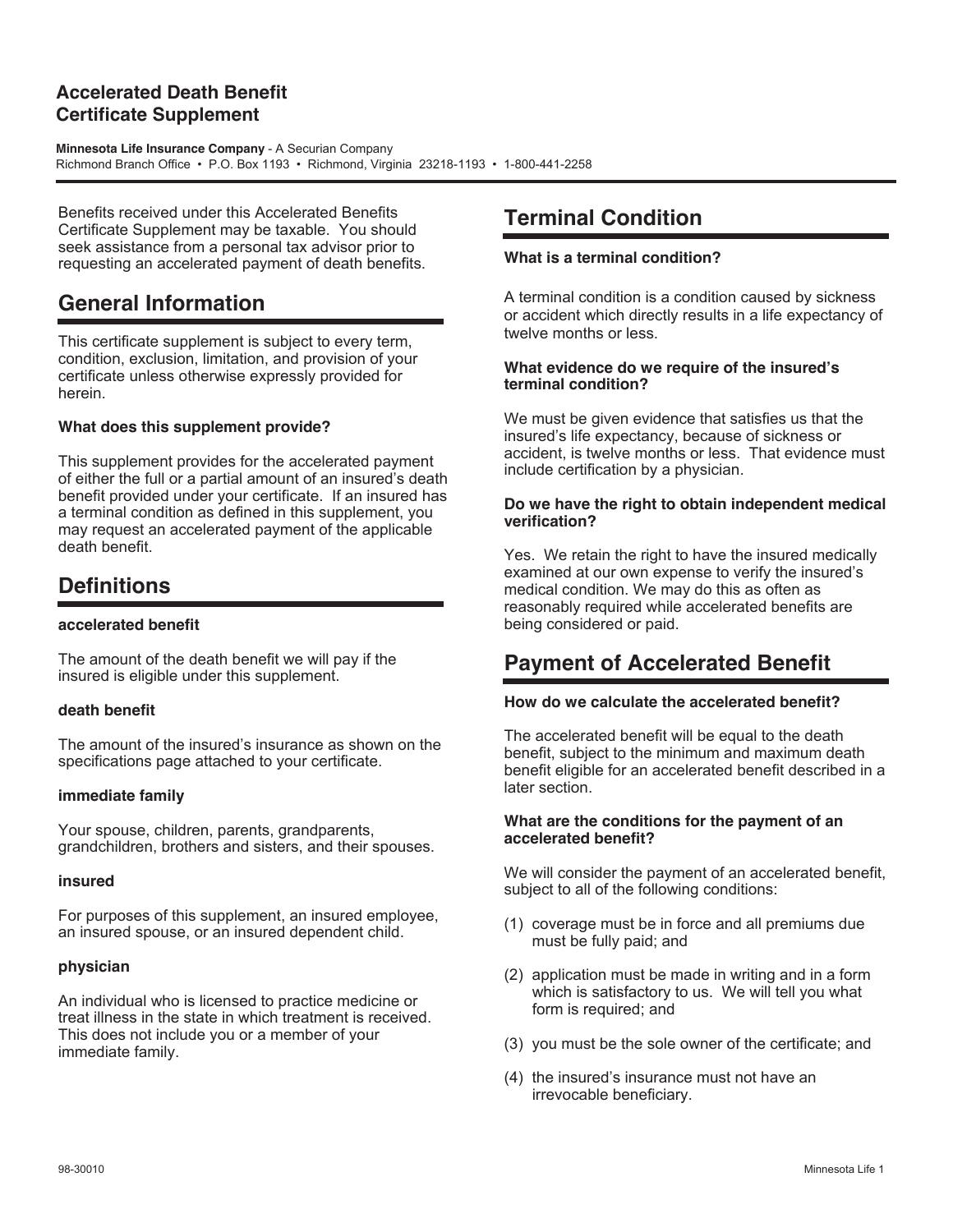#### **Who may request an accelerated payment of the death benefit?**

You may request an accelerated payment of the insurance on your life or on the life of a spouse or dependent child insured under your certificate.

#### **Is the request for an accelerated benefit voluntary?**

Yes. An accelerated benefit will be made available on a voluntary basis only. An accelerated benefit under this supplement is not intended to cause an involuntary reduction of the death benefit ultimately payable to the named beneficiary. Therefore, payment of the death benefit cannot be accelerated under this supplement if the insured:

- (1) is required by law to use this option to meet the claims of creditors, whether in bankruptcy or otherwise; or
- (2) is required by a government agency to use this option in order to apply for, obtain, or keep a government benefit or entitlement.

#### **Is there a minimum or maximum death benefit eligible for an accelerated benefit?**

Yes. The minimum death benefit to be eligible for an accelerated benefit under this supplement is \$10,000. The maximum death benefit to be eligible for an accelerated benefit is \$1,000,000.

#### **Do you have to take the entire accelerated benefit?**

No. You may choose to receive a partial accelerated benefit. If you do so, the insured's remaining coverage will stay in force.

If you elect to receive only a partial accelerated benefit amount available under this supplement, the insured's remaining death benefit under the certificate must be at least \$25,000.

You may reapply for the payment of the remaining amount of insurance at any time. However, we may ask for further satisfactory evidence that the insured meets all requirements for the accelerated benefit. We reserve the right to charge an additional processing charge.

#### **What is the effect on an insured's coverage of the receipt of an accelerated benefit?**

If you elect to accelerate the full amount of an insured's death benefit, the insured's coverage and all other benefits under the certificate and any certificate supplements for that insured will end.

If such termination causes a certificate holder's covered spouse or dependent children to lose coverage, each of them will be allowed to convert any such insurance to a policy of individual life insurance according to the conversion right section of the certificate to which this supplement is attached.

If a partial accelerated benefit is chosen, coverage will remain in force and premiums will be reduced accordingly. The remaining amount of insurance under your certificate will be the full amount of insurance minus the amount of insurance that was accelerated.

#### **How will we pay the accelerated benefit?**

We will pay the accelerated benefit in one lump sum or in any other mutually agreeable manner.

#### **To whom will we pay accelerated benefits?**

All accelerated benefits will be paid to you unless you validly assign them otherwise. If you die before all payments have been made, we will pay the remainder to the beneficiary named under this certificate. Payment will be made in one lump sum which will be the present value of the payments that remain, using the interest rate we use to determine the payments.

## **Termination**

#### **When does an insured's coverage under this supplement terminate?**

An insured's coverage ends on the date the insured is no longer covered for life insurance under the group policy.

#### **When does this supplement terminate?**

This supplement will terminate on the earlier of:

- (1) the date we receive a written request from the policyholder to cancel the Accelerated Benefits Policy Rider; or
- (2) the date the group policy is terminated.

Sayl. thistens Olafh M. He

Secretary **President**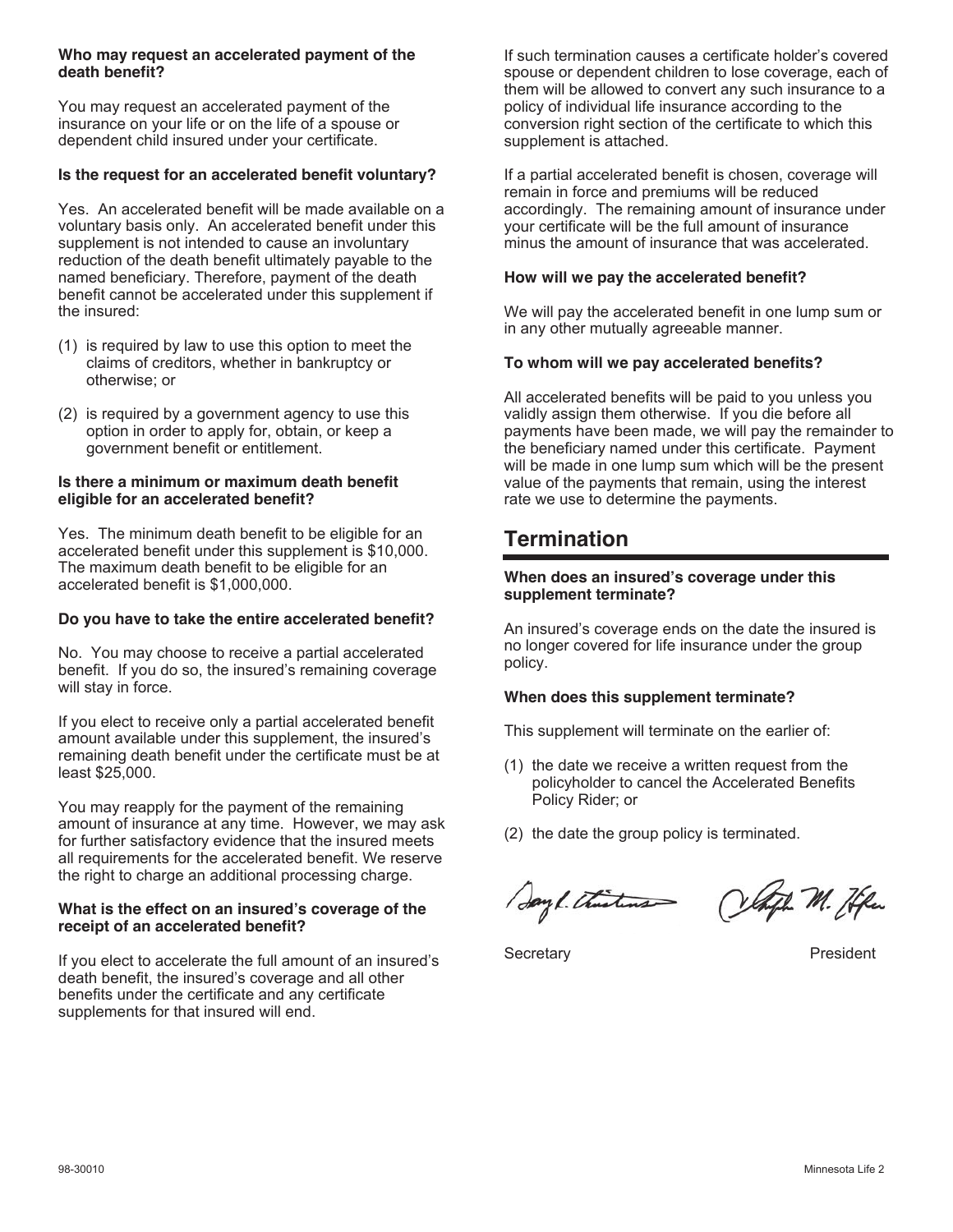## **Virginia Beneficiary Designation Notice**

Minnesota Life Insurance Company - a Securian Financial company Richmond Branch Office • P.O. Box 1193 • Richmond, Virginia 23218-1193 • 1-800-441-2258

#### **BENEFICIARY DESIGNATION MAY NOT APPLY IN THE EVENT OF ANNULMENT OR DIVORCE**

Under Virginia Law (Virginia Code §20-111.1), a revocable beneficiary designation in a policy or contract owned by one spouse that names the other spouse as beneficiary becomes void upon the entry of a decree of annulment or divorce, and the death benefit prevented from passing to a former spouse will be paid as if the former spouse had predeceased the decedent. In the event of annulment or divorce proceedings, and if it is the intent of the parties that the beneficiary designation of the former spouse is to continue, you are advised to make certain that one of the following courses of action is taken prior to the entry of a decree or annulment or divorce; (i) change the beneficiary designation to make itirrevocable; (ii) change the ownership of the policy or contract; (iii) execute a separate written agreement stating theintention of both parties that the beneficiary designation is to remain in effect beyond the date of entry of the decree of annulment or divorce; or (iv) make certain that the decree of annulment or divorce contains a provision stating the beneficiary designation is not to be revoked pursuant to  $\S20-111.1$ .

If your insurance plan is covered by the Employee Retirement Income Security Act of 1974 (ERISA) this notice may not apply. It is in your best interest to ensure that your beneficiary designation is current at all times.

Sayl. Thisting

6HFUHWDU\ 3UHVLGHQW

Olteft M. Hfen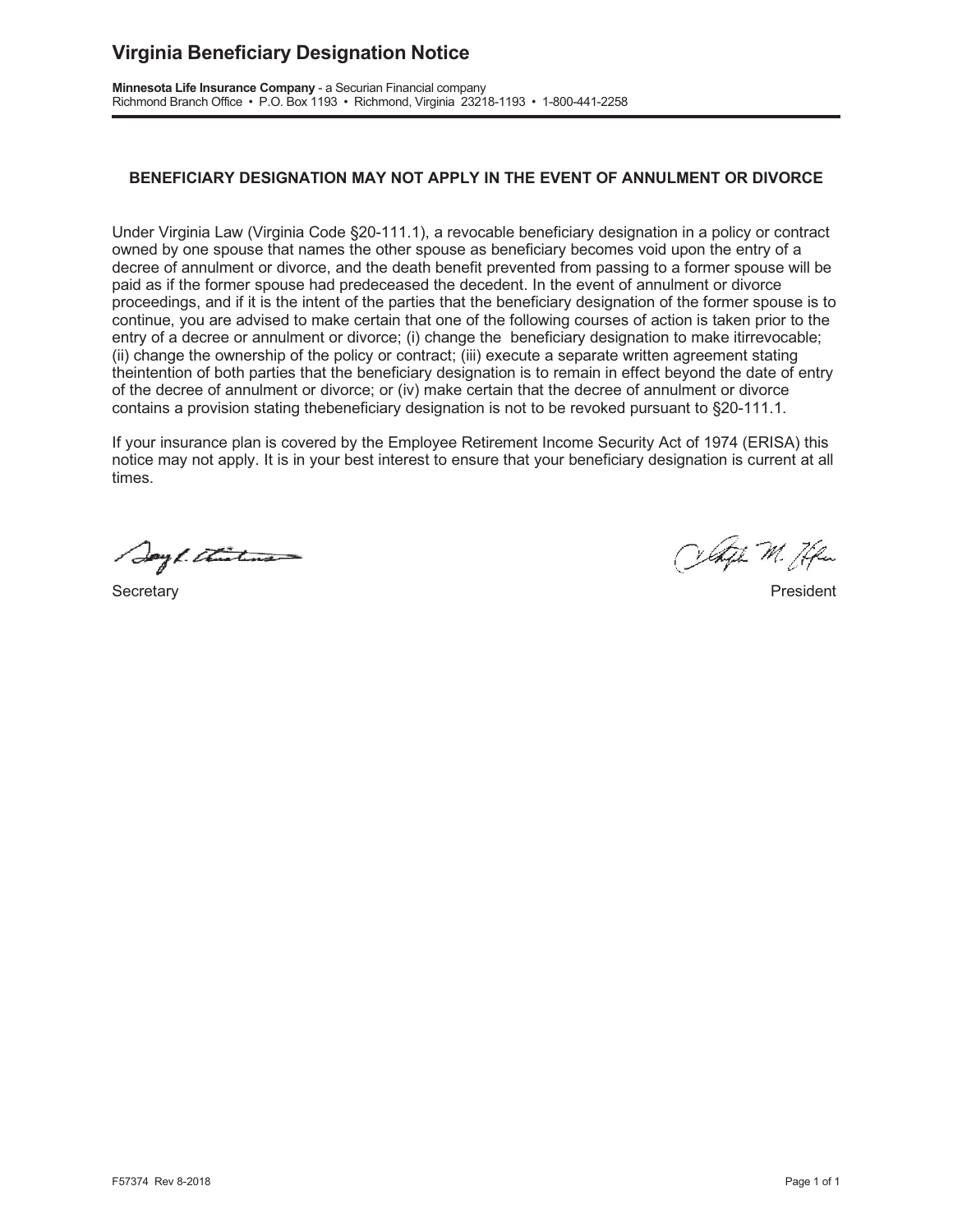#### **VIRGINIA LIFE, ACCIDENT AND SICKNESS INSURANCE GUARANTY ASSOCIATION NOTICE OF PROTECTION PROVIDED BY**

This Notice provides a **brief summary** of the Virginia Life, Accident and Sickness Insurance Guaranty Association ("the Association") and the protection it provides for policyholders. This safety net was created under Virginia law, which determines who and what is covered and the amounts of coverage. The Association was established to provide protection in the unlikely event that a life, annuity, or accident and sickness insurance company licensed in the Commonwealth of Virginia (including a health maintenance organization) becomes financially unable to meet its obligations and is taken over by its Insurance Department. If this should happen, the Association will typically arrange to continue coverage and pay claims, in accordance with Virginia law, with funding from assessments paid by other life and health insurance companies licensed in the Commonwealth of Virginia.

The basic protections provided by the Association are:

Life Insurance

- \$300,000 in death benefits
- \* \$100,000 in cash surrender and withdrawal values

#### Health Insurance

- \* \$500,000 for health benefit plans
- \$300,000 in disability income insurance benefits
- \$300,000 in long-term care insurance benefits
- \* \$100,000 in other types of accident and sickness insurance benefits

#### **Annuities**

\* \$250,000 in withdrawal and cash values

The maximum amount of protection for each individual, regardless of the number of policies or contracts. is  $$350,000$ , except for health benefit plans, for which the limit is increased to  $$500,000$ .

**NOTE: Certain policies and contracts may not be covered or fully covered.** For example, coverage does not extend to any portion(s) of a policy or contract that the insurer does not quarantee, such as certain investment additions to the account value of a variable life insurance policy or a variable annuity contract. There are also various residency requirements and other limitations under Virginia law.

To learn more about the above protections, please visit the Association's website at <u>www.valifega.org</u>, or contact:

**VIRGINIA LIFE, ACCIDENT AND SICKNESS INSURANCE GUARANTY ASSOCIATION** c/o APM Management Services, Inc. 1503 Santa Rosa Road, Suite 101 Henrico, VA 23229-5105 804-282-2240

#### **STATE CORPORATION COMMISSION**

Bureau of Insurance P.O. Box 1157 Richmond, VA 23218-1157 804-371-9741 Toll Free Virginia only: 1-800-552-7945 http://scc.virginia.gov/boi/index.aspx

Insurance companies and agents are not allowed by Virginia law to use the existence of the Association or its coverage to encourage you to purchase any form of insurance. When selecting an insurance company, you should not rely on Association coverage. If there is any inconsistency between this notice and Virginia law, then Virginia law will control.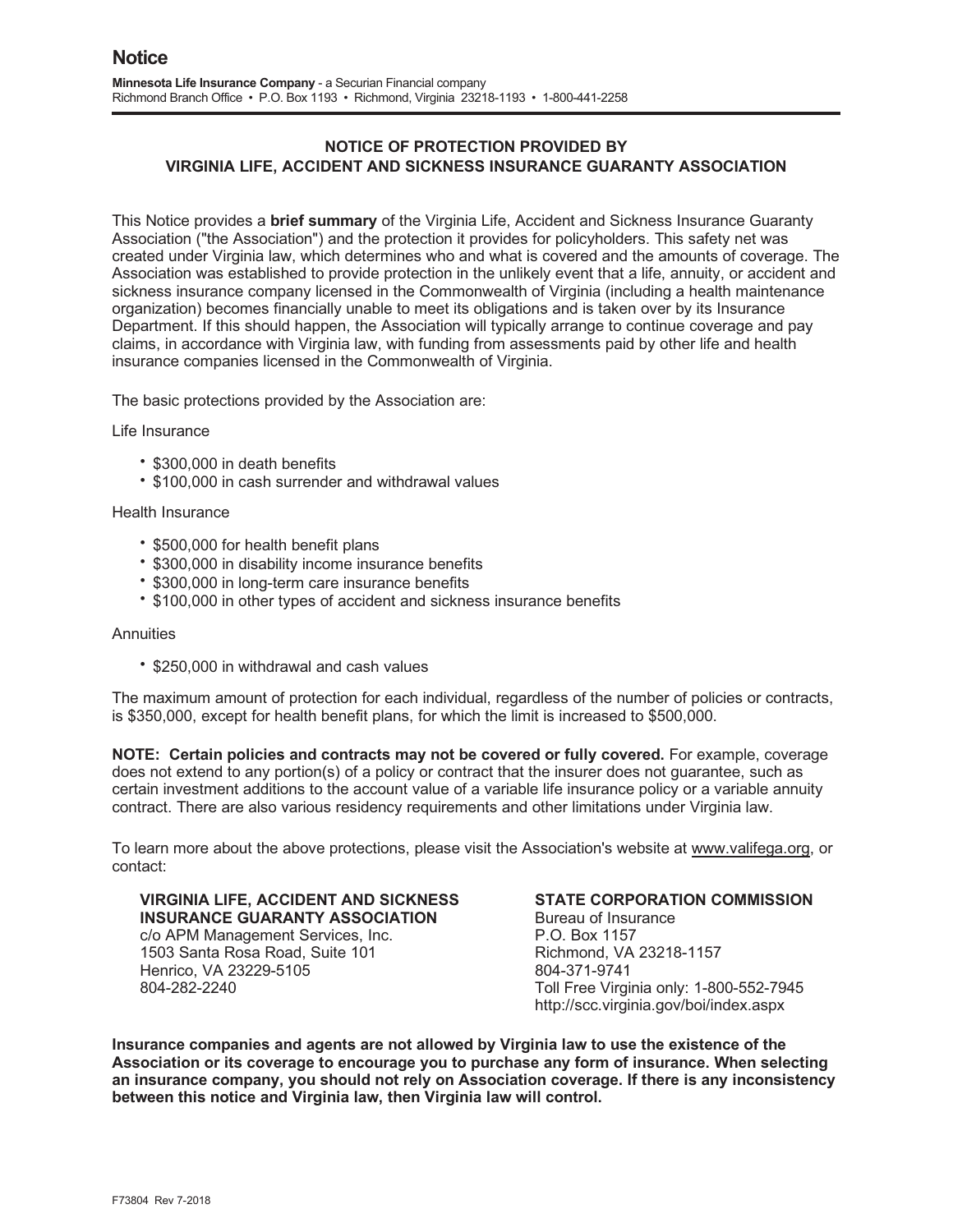#### **Important Notice**

#### **IMPORTANT INFORMATION REGARDING YOUR INSURANCE**

In the event you need to contact someone about this insurance for any reason please contact your agent. If no agent was involved in the sale of this insurance, or if you have additional questions, you may contact the insurance company issuing this insurance at the following address and telephone number:

> Minnesota Life Insurance Company 400 Robert Street North St. Paul, MN 55101-2098 Telephone: 651-665-3500

If you have been unable to contact or obtain satisfaction from the company or the agent, you may contact the Virginia State Corporation Commission's Bureau of Insurance at:

> Life and Health Division Bureau of Insurance PO Box 1157 Richmond, VA 23218 Telephone: 1-877-310-6560

Written correspondence is preferable so that a record of your inquiry is maintained. When contacting your agent, the company, or the Bureau of Insurance, have your policy number available.